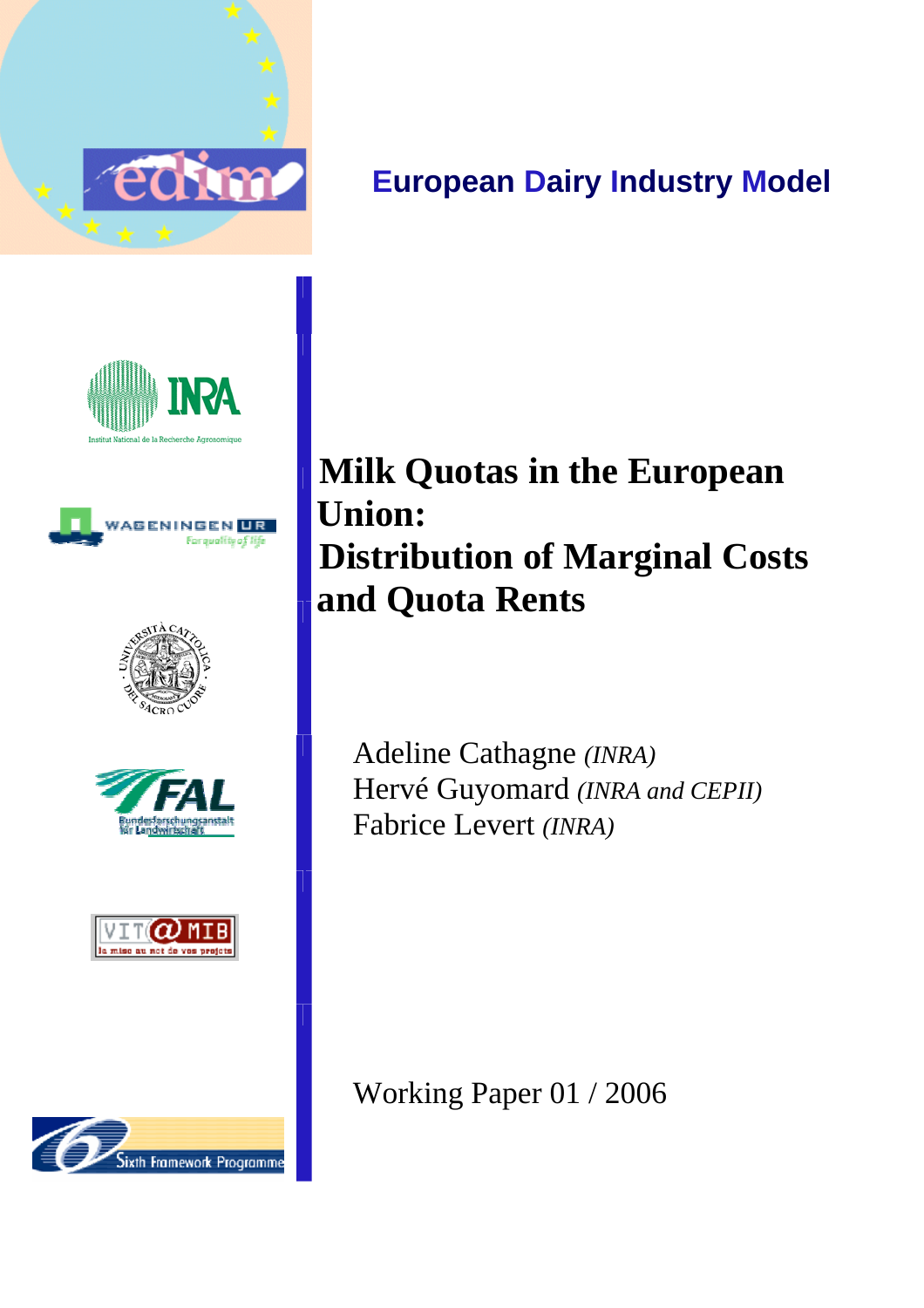# **MILK QUOTAS IN THE EUROPEAN UNION Distribution of Marginal Costs and Quota Rents**

# **Adeline Cathagne, Hervé Guyomard and Fabrice Levert INRA, Department of Social Sciences, France**

**January 2006** 

### **1. Introduction**

The European Union (EU) introduced the milk quota regime in 1984. The 1992 Common Agricultural Policy (CAP) reform left the milk quota policy unchanged. The Agenda 2000 CAP reform included changes in the milk policy while maintaining the quota instrument until 2007/08. In the same way, the June 2003 CAP reform includes changes in the milk policy (support price cuts partially compensated by direct aids included in the Single Farm Payment) but it maintains the quota instrument until 2014/15. There is however increasing pressure for suppressing the quota instrument before that date. At the very minimum, there is increasing pressure for analysing what could be the potential impacts of further reforms of the EU dairy policy. In particular, there is increasing pressure for analysing what could be the impacts of a scenario where quotas would be freely transferable, not only in each Member State but also between Member States, and the consequences of various scenarios of milk quota exit. In that perspective, two parameters are clearly of crucial importance, i.e., milk production marginal costs and milk supply elasticities. The main objective of this study is to provide estimates of milk production marginal costs for the various EU Member States on the basis of individual data drawn from the European FADN database.

We first present the economic model (Section 2). We then present the data (Section 3) and the estimation procedure (Section 4). Estimation results are presented in Section 5 . They are discussed in Section 6 which deals with the problem of dairy farm heterogeneity within each Member State.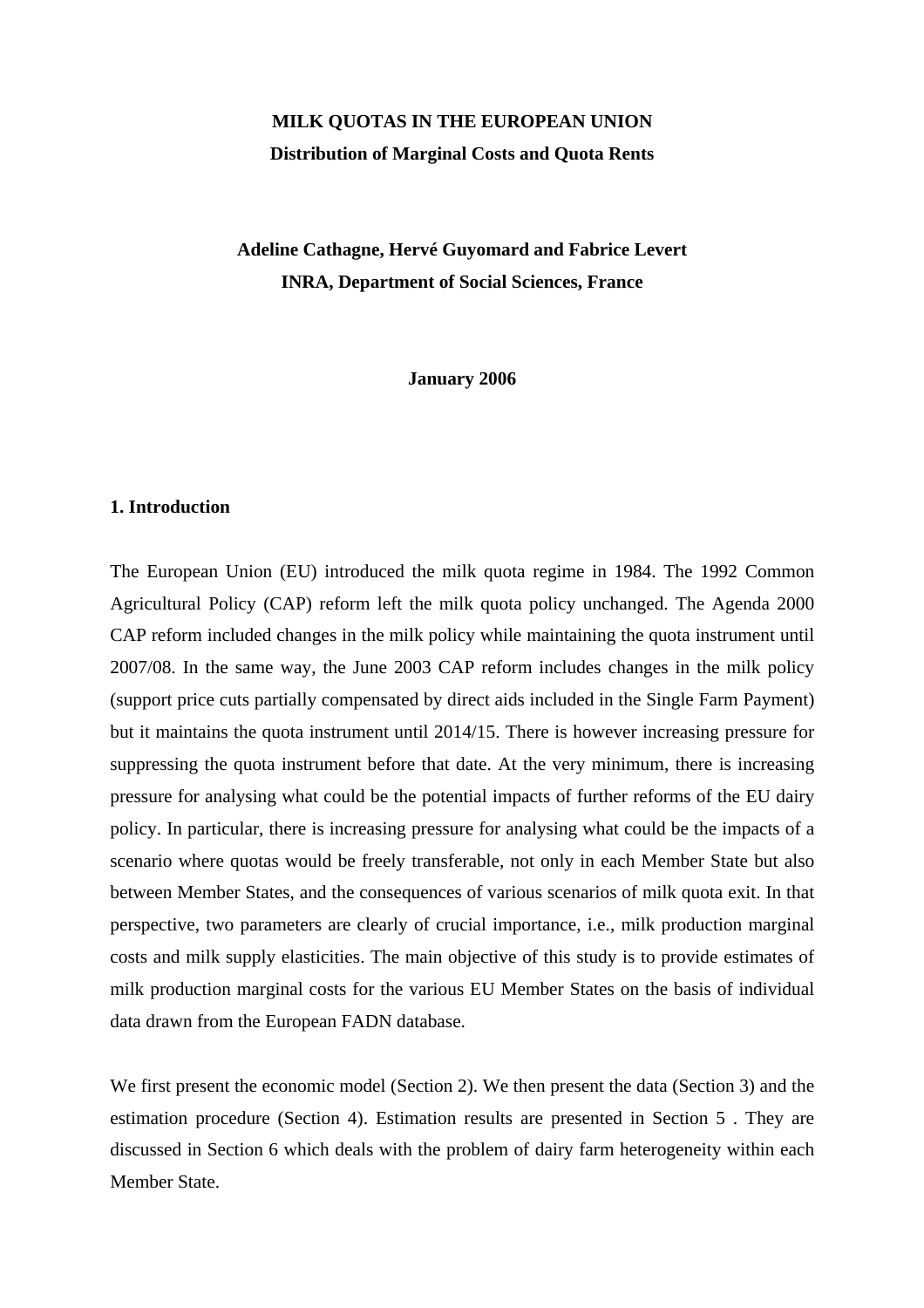#### **2. The economic model**

We assume that the technology of a dairy farm can be represented by a multi-output cost function where milk is one of the outputs distinguished in the specification. The partial derivate of the cost function with respect to milk gives directly the marginal cost function of milk production.

We assume that the multi-output cost function depends on three outputs, that is milk, beef meat and other outputs.

As regards inputs, we consider three specifications corresponding to, respectively, a short-run, a medium-run and a long-run horizon.

- In the short run, all primary factors (hired and family labour, land and capital) are considered as fixed factors, all other inputs (raw materials) being assumed variable.
- In the medium run, family labour and land are still fixed inputs while raw materials, hired labour and capital are assumed variable.
- In the long run, only family labour is fixed all other inputs, including land, being assumed variable.

We include additional explanatory variables in order to take into account milk production technology diversity. More precisely, we add as explanatory variables the ratio of the total number of livestock units on forage area, the milk yield per dairy cow and the share of fodder maize area in total forage area. In a general way, these three variables capture production process intensification. The third variable allows us, in addition, to distinguish between grassbased and maize-based dairy farms.

Our objective was to derive a milk production marginal cost function as flexible as possible. In other words, our objective was to allow all explanatory variables to be potential arguments of the milk production marginal cost function. To that end, we assumed that the milk production marginal cost function could be written as: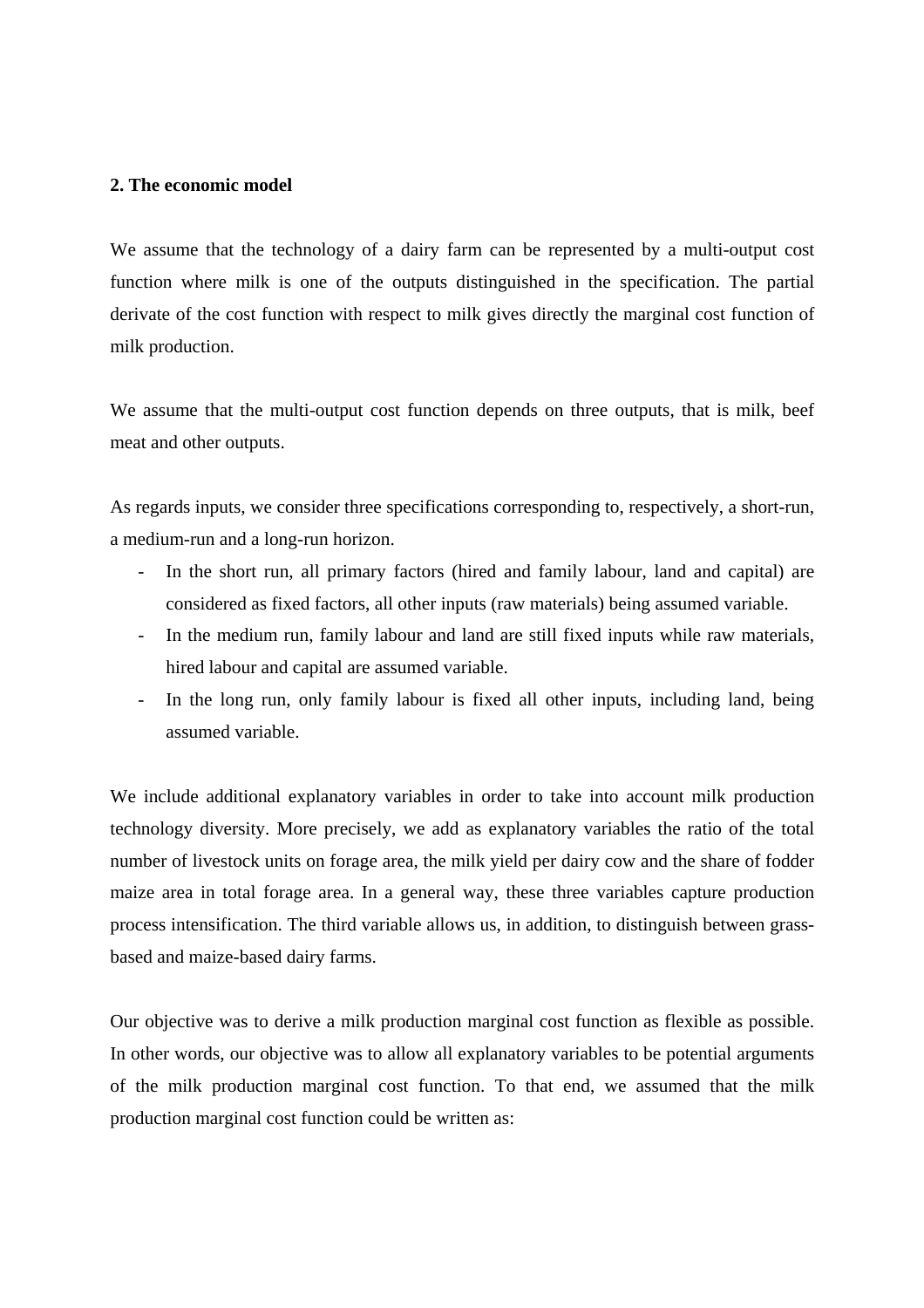(1) 
$$
C_m(y_1, y_j, z_l, w_n) = \eta_1 + \eta_{11} y_1 + \eta_{111} y_1^2
$$

where  $y_i$  is milk output,  $y_j$  is the vector of other outputs,  $w_n$  is the price vector of variable inputs and  $z_i$  is the vector of quasi-fixed inputs and the three additional explanatory variables. The vectors of variable input prices and fixed input quantities differ according to the time horizon which is considered (see above). The milk production marginal cost function  $C_m(y_1, y_1, z_1, w_n)$  is defined as a quadratic function of milk output. The three coefficients of this quadratic function are not constant. Instead they potentially depend on all explanatory variables except milk output. In other words, we have:

- (2a)  $\eta_1 = \eta_1(y_i, z_i, w_i)$
- (2b)  $\eta_{11} = \eta_{11} (y_i, z_i, w_i)$
- $(2c)$   $\eta_{111} \equiv \eta_{111} (y_i, z_i, w_i)$

 $\overline{a}$ 

The milk production marginal cost function (1) reduces to a constant when both  $\eta_1$  and  $\eta_{11}$  equal zero. It is linear in milk output when  $\eta_{11}$  equals zero. It is U shaped when  $\eta_1$  is (strictly) positive and  $\eta_{11}$  is (strictly) negative.

Specification (1) can be derived from the following truncated cubic functional form for the  $\text{cost function}^1$ :

(3)  
\n
$$
C(y_1, y_j, z_l, w_n) = d
$$
\n
$$
+ \beta_1 y_1 + \beta_2 y_1^2 + \beta_3 y_1^3
$$
\n
$$
+ \sum_j \alpha_{1j} y_j y_1 + \sum_j \alpha_{2j} y_j y_1^2 + \sum_j \alpha_{3j} y_j y_1^3
$$
\n
$$
+ \sum_l \gamma_{1l} z_l y_1 + \sum_l \gamma_{2l} z_l y_1^2 + \sum_l \gamma_{3l} z_l y_1^3
$$
\n
$$
+ \sum_n \delta_{1n} w_n y_1 + \sum_n \delta_{2n} w_n y_1^2 + \sum_n \delta_{3n} w_n y_1^3
$$

 $<sup>1</sup>$  A more general specification would be to consider a full third-order development. However, colinearity</sup> problems among explanatory variables make the estimation of this full specification problematic. The choice was thus made to focus on cross-terms involving milk production as farms considered in this paper are mainly dairy farms and our first objective is to derive a quadratic milk production marginal cost function as flexible as possible.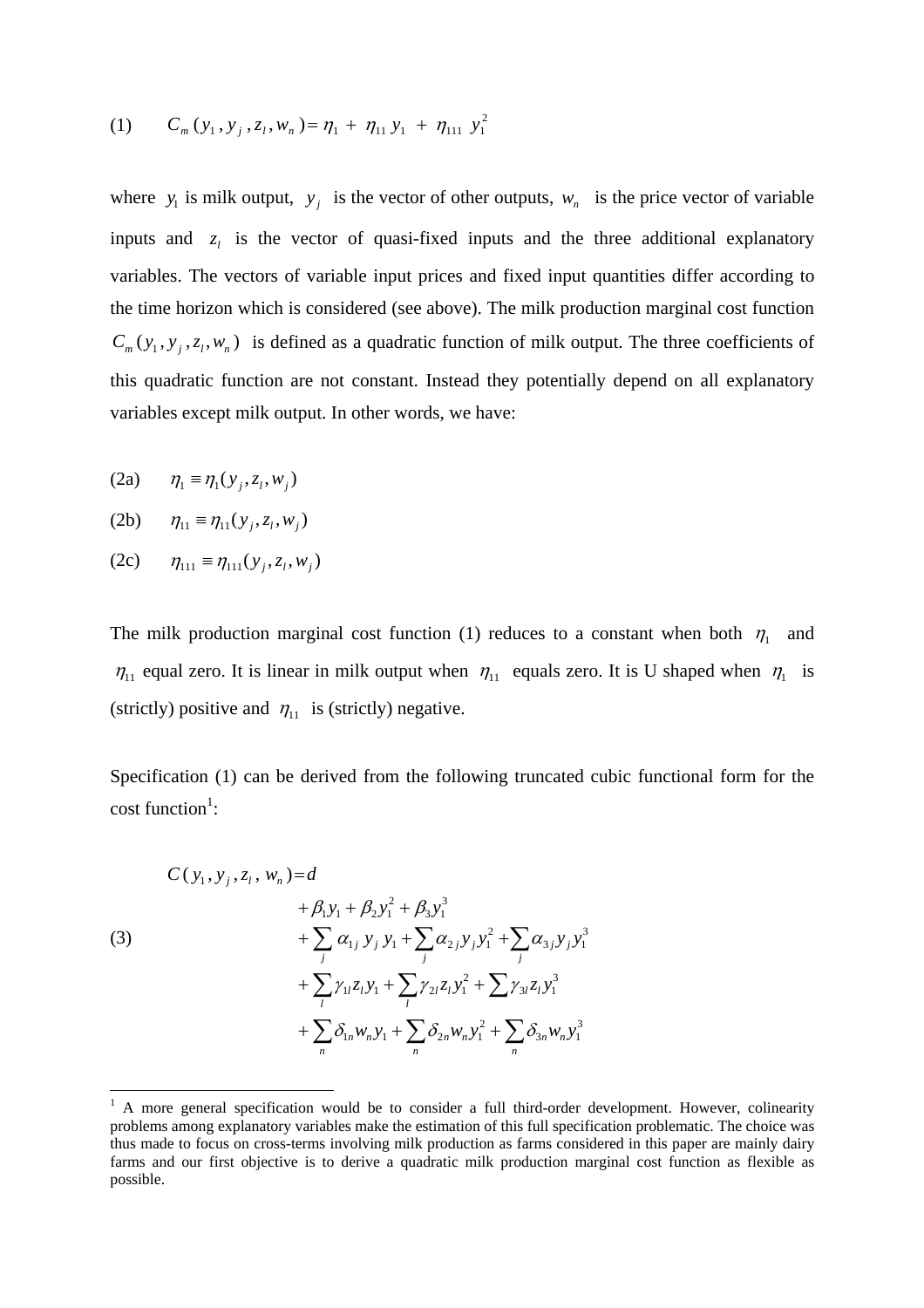The first derivative of (3) with respect to milk output yields the milk production marginal cost function which can be written as:

(4)  
\n
$$
Cm(y_1, y_j, z_l, w_n) = \beta_1 + \beta_2 y_1 + \beta_3 y_1^2 + \sum_j \alpha_{1j} y_j + \sum_j \alpha_{2j} y_j y_1 + \sum_j \alpha_{3j} y_j y_1^2 + \sum_l \gamma_{1l} z_l + \sum_l \gamma_{2l} z_l y_1 + \sum_l \gamma_{3l} z_l y_1^2 + \sum_n \delta_{1n} w_n + \sum_n \delta_{2n} w_n y_1 + \sum_n \delta_{3n} w_n y_1^2
$$

Equation (4) may equivalently be written as:

(5)  
\n
$$
Cm(y_1, y_j, z_l, w_n) = (\beta_1 + \sum_j \alpha_{1j} y_j + \sum_l \gamma_{1l} z_l + \sum_n \delta_{1n} w_n)
$$
\n
$$
+ (\beta_2 + \sum_j \alpha_{2j} y_j + \sum_l \gamma_{2l} z_l + \sum_n \delta_{2n} w_n) y_1
$$
\n
$$
+ (\beta_3 + \sum_j \alpha_{3j} y_j + \sum_l \gamma_{3l} z_l + \sum_n \delta_{3n} w_n) y_1^2
$$

As a result, we have:

(6a) 
$$
\eta_1(.) = \beta_1 + \sum_j \alpha_{1j} y_j + \sum_l \gamma_{1l} z_l + \sum_n \delta_{1n} w_n
$$

(6b) 
$$
\eta_{11}(.) = \beta_2 + \sum_j \alpha_{2j} y_j + \sum_l \gamma_{2l} z_l + \sum_n \delta_{2n} w_n
$$

(6c) 
$$
\eta_{111}(.) = \beta_3 + \sum_j \alpha_{3j} y_j + \sum_l \gamma_{3l} z_l + \sum_n \delta_{3n} w_n
$$

The milk production average cost function is approximated using the following expression (Moschini, 1988b):

(7) 
$$
CM(y_1, y_j, z_l, w_n) = [C(y_1, y_j, z_l, w_n) - C(0, y_j, z_l, w_n)]/y_1
$$

## **3. Data**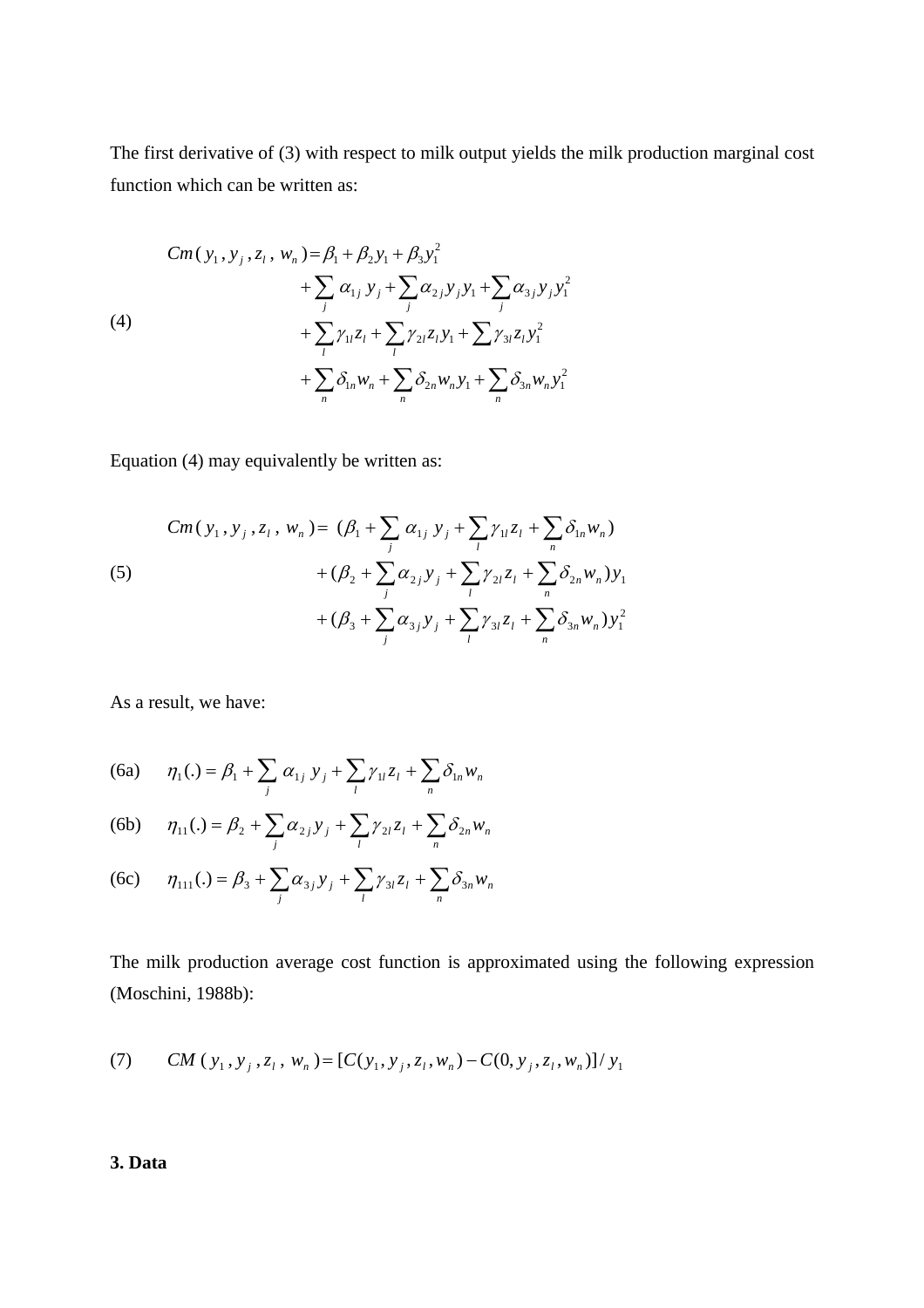The cost function is estimated using farm-level data for each EU Member State but Greece. Individual data are taken from the European Farm Accountancy Data Network (FADN). They form an unbalanced panel data set for the period 1996-2001. Each farm in the FADN sample corresponds to a certain number of holdings in the FADN population which differs from the real population as only farms above a certain size and managed on a professional basis are included. Although the analysis is based on individual data, country aggregates are also used for some variables (prices) when information is lacking in the FADN database.

In a first step, we deleted dairy farms we considered as "inconsistently" reported in the FADN database. More specifically, we did not consider farms for which at least one of the following variable was negative: total output value, milk output value, milk output quantity, labour quantity, number of dairy cows, land quantity, milk yield and the total number of animals. We also did not consider dairy farms for which the forage area was not strictly positive. Finally, we applied the Tukey method in order to suppress "very atypical" dairy farms (severe outliers). More specifically, we did not included in the sample used for estimating the cost function dairy farms with a milk output higher than the third quartile plus 1.5 the interquartile variation or lower than the first quartile minus 1.5 the interquartile variation.

Short-run costs include the costs of energy, seeds and plants, fertilisers and soil improvers, crop protection inputs, veterinary services, feed, contract work and other direct inputs. In practice, we grouped all these variable inputs in two aggregates, one for "dairy" variable inputs (veterinary expenses and feed costs) and one for all other variable inputs non specifically devoted to milk production. In the short run, labour, land and capital are considered as fixed factors.

In the medium run, only family labour and land are assumed fixed. Medium-run costs are thus calculated by adding to short-run costs defined above the cost of hired labour and an imputed (implicit) cost of capital. The cost of hired labour includes wages, social security charges and insurance for wage earners. The implicit cost of capital (*ICC*) is calculated using the following formula:

$$
(8) \qquad ICC_i = RV_i(\gamma + i - \pi_i)
$$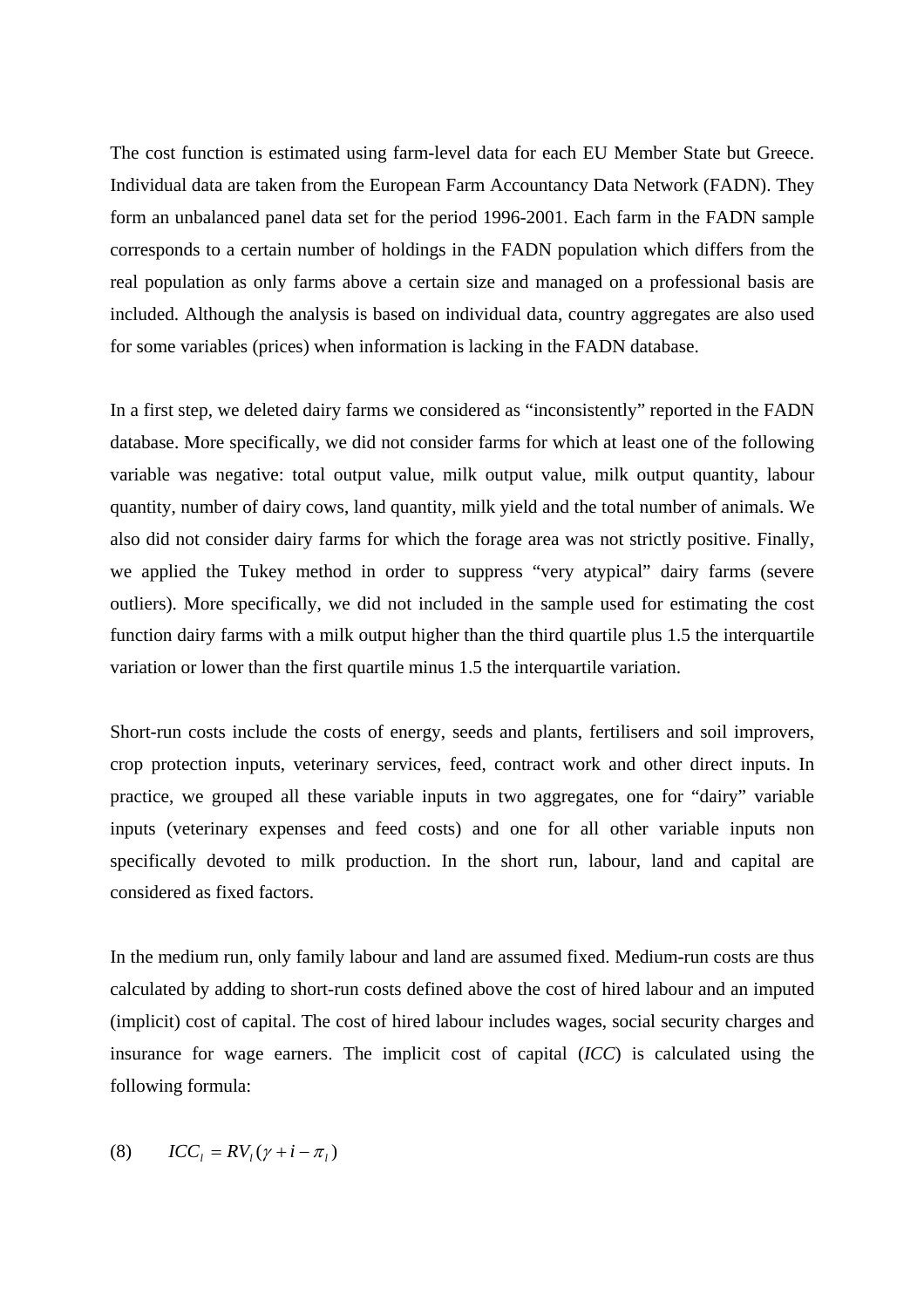where  $RV<sub>i</sub>$  is the nominal replacement value of the considered capital asset (buildings, machinery and animal stock),  $\gamma$  is the nominal prime lending capital rate, *i* is the inflation rate and  $\pi$ <sup>*l*</sup> is the depreciation rate. The depreciation rate is the same for all countries. It is equal to 0.02 for livestock, 0.04 for buildings and 0.125 for machinery. The inflation rate varies by country and per year.

In the long run, only family labour is assumed fixed. Long-run costs are thus calculated by adding to medium-run costs defined above an implicit cost of land. The latter is calculated applying equation (8) to land with a depreciation rate set to zero.

#### **4. Estimation procedure**

In a very compact and general way, the cost function (3) can written as:

$$
(9) \qquad Y_i = C(X_i, \beta) + \varepsilon_i
$$

where *Y<sub>i</sub>* is the dependent variable for the *ith* dairy farm (i.e., short-run, medium-run or longrun costs),  $X_i$  is the vector of explanatory variables for this *ith* dairy farm,  $\beta$  is the vector of parameters to be estimated and  $\varepsilon_i$  is the error term.

As explained above, each farm in the sample represents a number of similar holdings in the FADN population. There is here a potential problem of heteroskedasticity as the groups of farms in the FADN population are of very different sizes. To address this issue, equation (9) is estimated using Weighted Least Squares (WLSQ). This is equivalent to use Ordinary Least Squares (OLSQ) on transformed variables

$$
(10) \qquad T_i Y_i = T_i C(X_i, \beta) + T_i \varepsilon_i
$$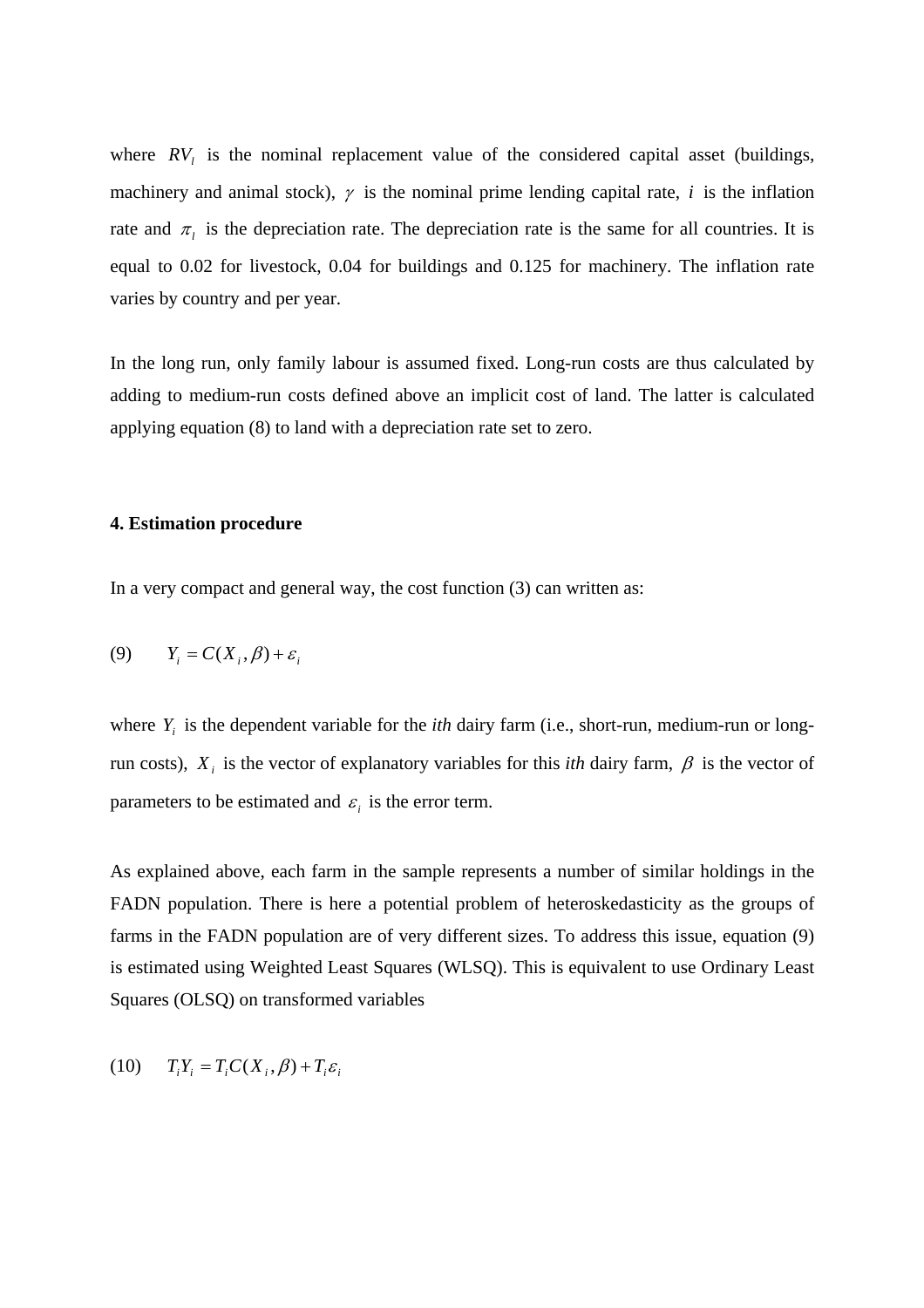where 
$$
T_i = \frac{N\sqrt{n_i}}{\sum_i \sqrt{n_i}}
$$

with *N* the number of holdings in the sample and  $n<sub>i</sub>$  the number of farms the sample *ith* farm represents.

Time dummies were included (except for the base year). In some cases, regional dummies were also included. They were introduced in a multiplicative way with milk output so that they are arguments of the "constant" coefficient  $\eta_1$  of the marginal cost function.

Preliminary estimation results showed that many parameters were not statistically significant (at a five percent level of significance). In order to reduce the number of parameters to be estimated and the related problem of colinearity among explanatory variables, we used three standard methods of model selection. The backward elimination technique starts with all variables and deletes variables. Variables are deleted one by one until all the variables remaining in the model produce statistics indicated that they should be conserved. The forward selection method begins with no variables in the model and adds variables progressively. Variables are added one by one until no remaining variable produces a significant statistic indicating that the variable should be included. Once a variable is in the model, it stays. The stepwise method is similar to the forward selection method except that variables already in the model do not necessarily stay there. That means that after a variable is added, the stepwise method looks at all the variables already included in the model and deletes any variable that does not produce a statistic indicating that it should be maintained. The three methods have been applied. In each case, a log-likelihood test was carried out in order to compare the selected model with the full model which includes all explanatory variables.

#### **5. Estimation results**

 $\overline{a}$ 

*Results for specialised dairy farms (TF 41)<sup>2</sup>*

 $2^{2}$  In a very general way, specialised dairy farms are defined as obtaining more than 66 % of income from milk production.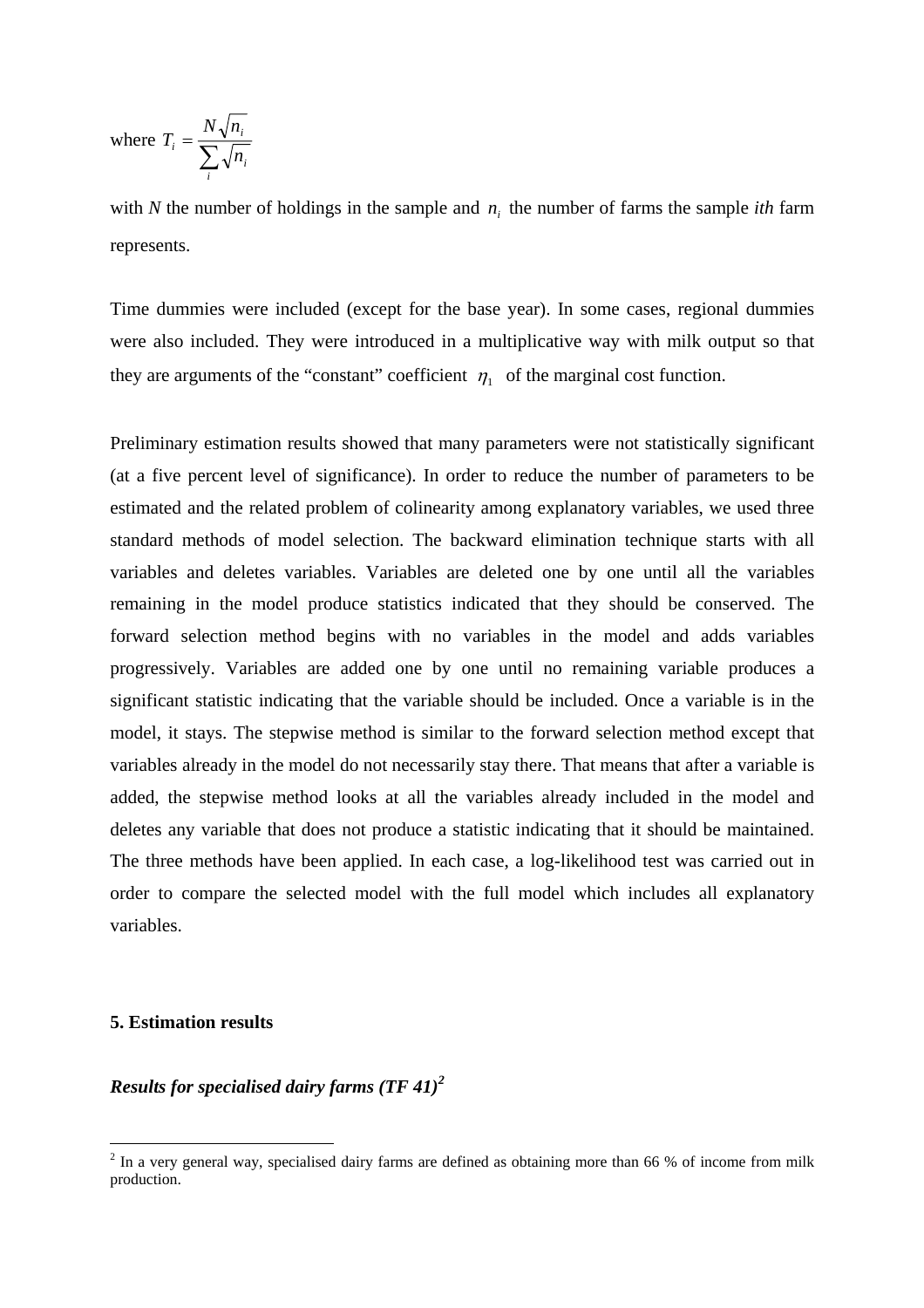Table 1 shows that per-farm average milk output varies considerably among countries, from 73 tons in Austria to 455 tons in the United Kingdom (average 1996-2001). In a general way, dairy farms are on average of smaller size in Austria, Finland and the three countries of the South of the EU (Italy, Portugal and Spain). They are on average of greater dimension in Denmark, the Netherlands and the United Kingdom. Of course, country averages mask wide variations within each Member State. Table 1 shows that average milk prices vary among countries, from 253 euros per milk ton in Portugal to 404 euros per milk ton in Italy. It is difficult to explain why milk prices differ so much among countries. There is no clear evidence of a simple relationships between dairy farm average size and milk prices. Here also, country averages mask the fact that milk prices vary from one dairy farm to another within the same Member State.

#### (*Insert Table 1 and Figure 1*)

Table 1 and Figure 1 display short-run, medium-run and long-run marginal costs of milk production evaluated at the FADN population mean. These marginal costs are obtained on the basis of expression (5) for the marginal cost function evaluated with estimated parameters and FADN population mean values for explanatory variables.

(i) Short-run marginal costs vary from 62 euros per ton of milk in Austria to 254 euros per ton of milk in Italy. Short-run marginal costs estimated for Belgium are clearly too low (13 euros per ton) to be considered as realistic. Unfortunately, despite our efforts, it was impossible to correct this "implausible" figure. Short-run marginal costs are significantly lower than milk prices in all countries. They are comparatively higher in the countries of the North and the South of the EU than in other Member States. There is no clear evidence of a simple relationship between short-run marginal costs and milk prices. Short-run marginal costs are high in Italy and Portugal. Milk prices are high in Italy but low in Portugal. In the same way, there is no clear evidence of a simple relationship between short-run marginal costs and dairy farm size (measured by milk output). In Italy or Portugal, short-run marginal costs are rather high while milk output per farm is rather low. In the Netherlands, short-run marginal costs are rather low while milk output per farm is comparatively high. Milk output per farm is of the same order of magnitude in the Netherlands and Denmark, but short-run marginal costs are much higher in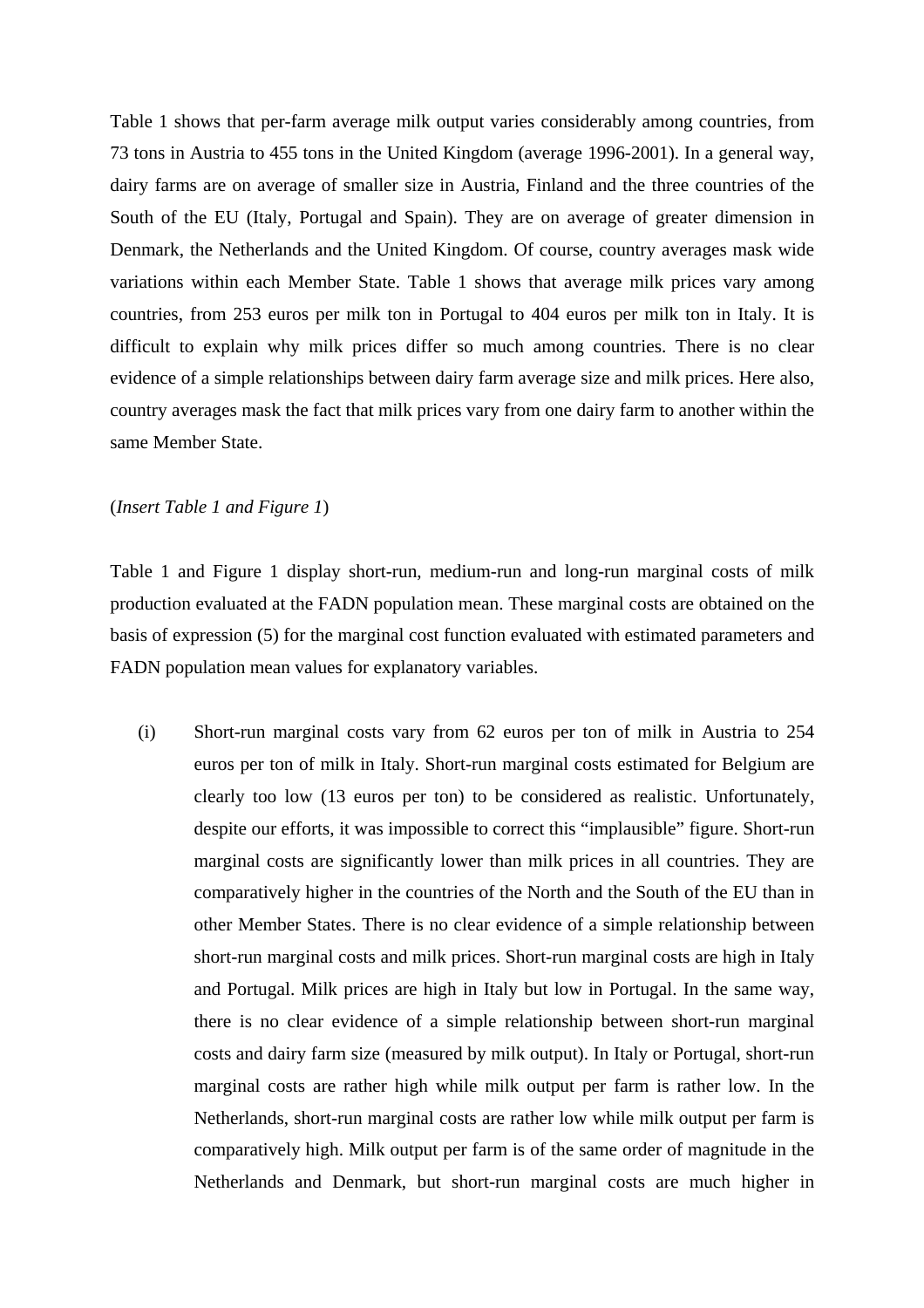Denmark than in the Netherlands. Overall, this suggests that an analysis at the country level on the basis of marginal cost functions evaluated at weighted sample mean values for the various explanatory variables is perhaps not very relevant as it does not take into account dairy farm heterogeneity within each Member State. In other words, this suggests that the within country heterogeneity is perhaps more important than the between country heterogeneity.

- (ii) Medium-run marginal cost estimates range from 93 euros per ton of milk in Belgium to 344 euros per ton of milk in Italy. Except for Portugal, medium-run marginal costs are still lower than milk prices. The country hierarchy established on the basis of short-run marginal costs is globally preserved. Medium-run marginal costs are comparatively high in Mediterranean countries (Italy and Portugal, Spain to a lesser extent) as well as in Nordic European countries (Finland and Sweden). Medium-run marginal costs are also rather high in Denmark but the dairy farm average size is much higher in this country (397 tons of milk to be compared with, for example, 88 tons of milk in Portugal or 117 tons of milk in Finland). Despite high farm sizes, medium-run marginal costs are comparatively low in the Netherlands and the United Kingdom, respectively 150 and 182 euros per ton of milk. In Ireland, the difference between short-run and long-run marginal costs is low, only 36 euros per ton of milk. Belgian and Irish medium-run marginal costs are the lowest.
- (iii) Long-run marginal costs are always greater than corresponding medium-run marginal costs. Long-run marginal costs are higher than milk prices in seven countries (Austria, Denmark, Finland, Germany, Luxembourg, Portugal and Sweden). They are equal to milk prices in France and Ireland, and they are lower than milk prices in Italy, the Netherlands, Spain and the United Kingdom. Longrun marginal cost estimate range from 206 euros per ton of milk in Belgium to 384 euros per ton of milk in Italy. It is because milk prices are very high in Italy (404 euros per ton of milk) that long-run marginal costs are lower than milk prices in this country. Differences between medium-run and long-run marginal costs vary a lot from one country to another. For a majority of Member States, the increase is around 40 - 60 euros per ton of milk. The increase is sometimes much higher, for example 85 euros per ton of milk in the United Kingdom or 99 euros per ton of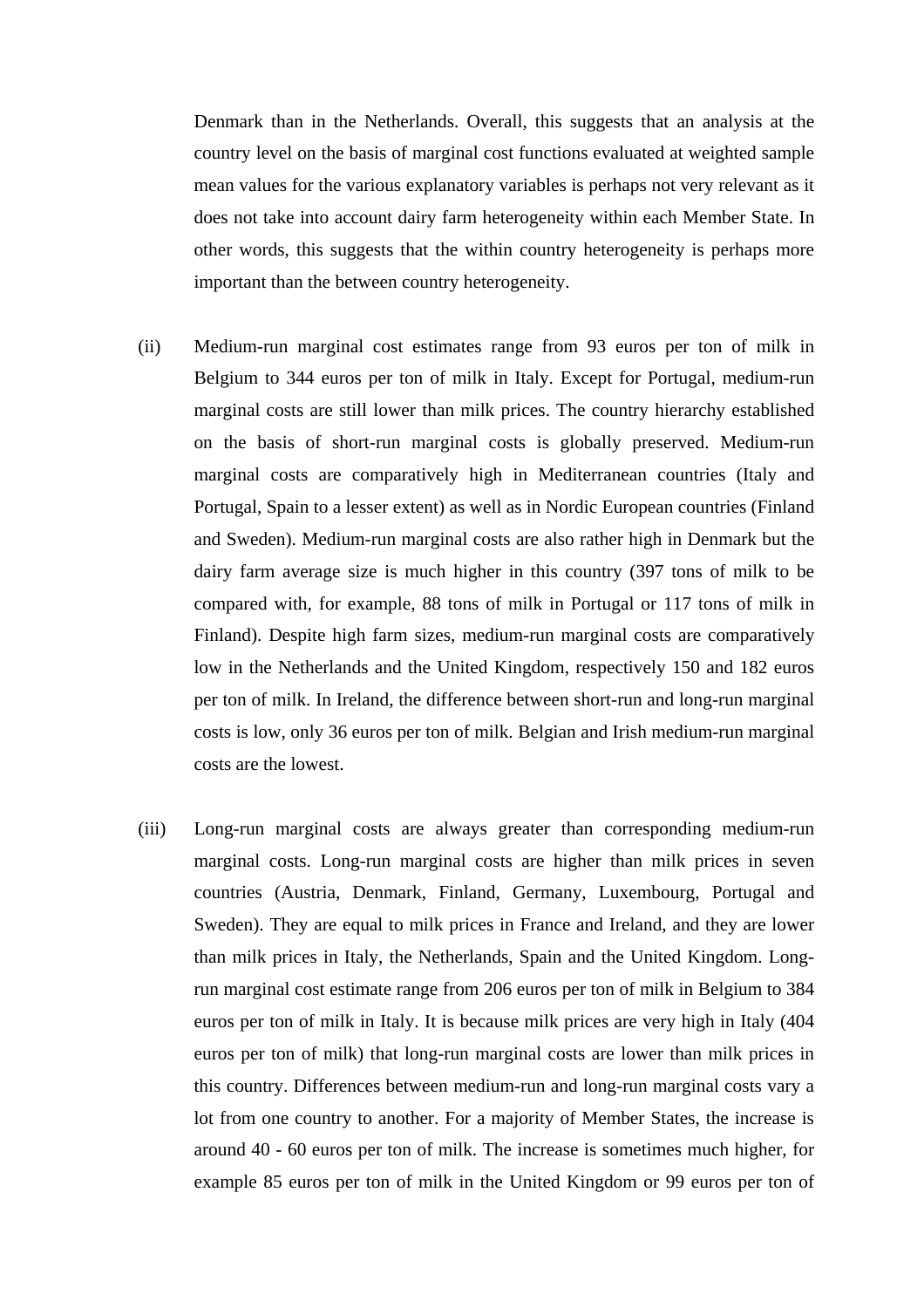milk in France. These differences may reflect different degrees of land capitalisation of dairy farms. However, results and conclusions have to be interpreted with care as they obviously depend on the way the implicit cost of land is calculated (see Section 3).

Table 2 displays the difference between milk prices and short-run (column 3), medium-run (column 4) and long-run (column 5) marginal costs. These "unit quota rents" are also depicted on Figure 2.

(*Insert Table 2 and Figure 2*)

Information can be summarised as follows.

- Short-run "unit quota rents" are positive in all countries, but with large differences among countries (from 46 euros per ton of milk in Portugal to 240 euros per ton of milk in Austria).
- In some countries (Italy for example), a comparatively high short-run marginal cost (254) euros per ton of milk) is compensated by a high milk price (404 euros per ton of milk) so that the short-run "unit quota rent" is relatively high (150 euros per ton of milk). For other countries (the United Kingdom for example), the short-run "unit quota rent" is not very high (167 euros per ton of milk) although short-run marginal costs were very low (126 euros per ton of milk), this because of comparatively low milk prices (292 euros per ton of milk). In Portugal and Spain, both short-run marginal costs and milk prices are low and hence, short-run "unit quota rents" are low. In Finland and Sweden, short-run "unit quota rents" are higher because milk prices are greater. This simple analysis suggests that both marginal costs and milk prices will matter in milk policy reform scenarios involving quota mobility at the EU scale or quota suppression.
- Medium-run "unit quota rents" are positive in all countries but Portugal. They are however substantially lower than their short-run counterparts.
- Long-run "unit quota rents" are positive in seven countries and negative in seven countries. In a general way, one can distinguish four groups of countries. The first group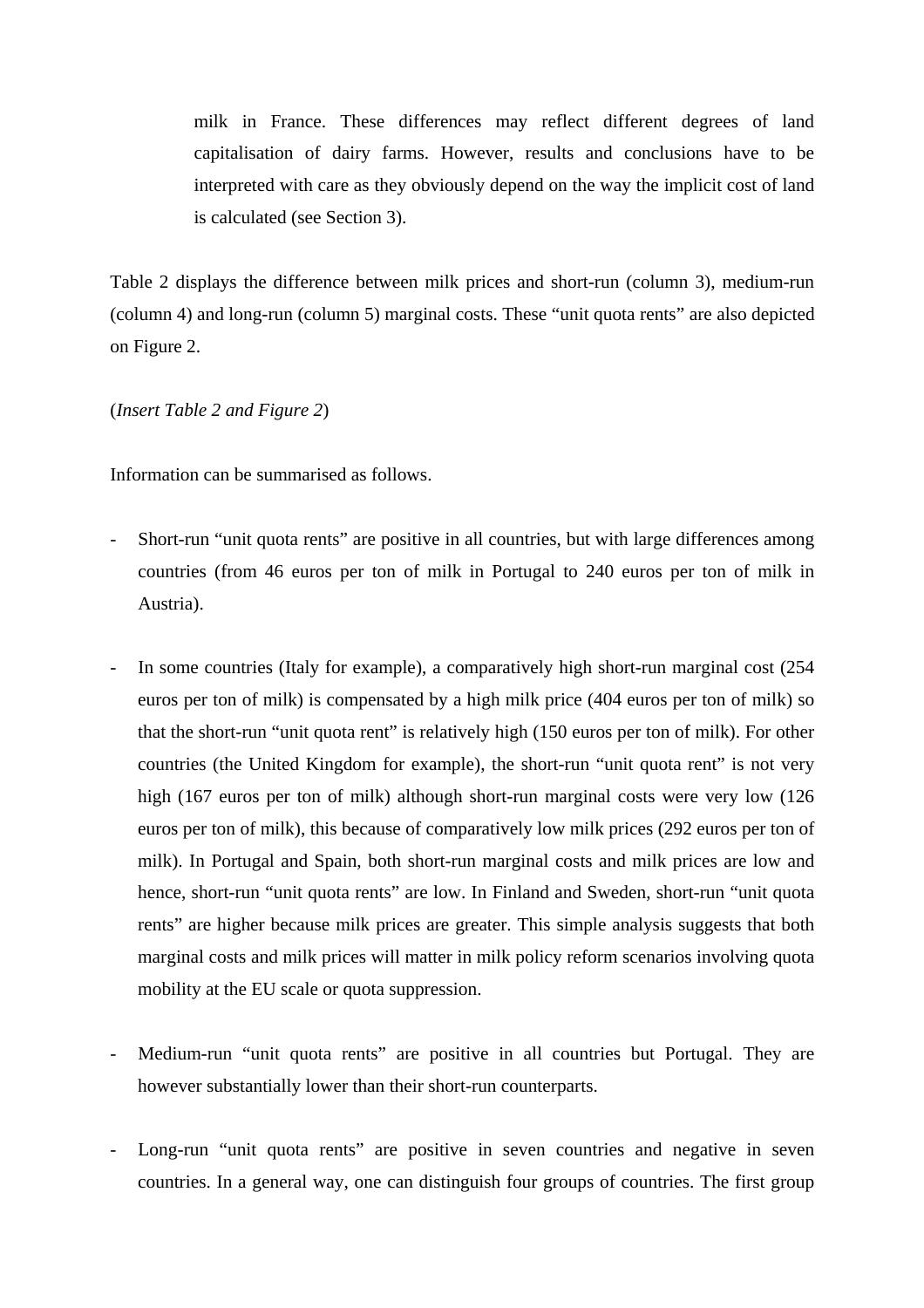includes Belgium and the Netherlands with "high" long-run "unit quota rents". The second group includes Italy, Spain and the United Kingdom with "slightly positive" longrun "unit quota rents". The third group corresponds to countries for which long-run "unit quota rents" may be considered as null (Denmark, Finland, France, Ireland and Sweden). The last group corresponds to Member States with "negative" long-run "unit quota rents" (Austria, Germany, Luxembourg and Portugal).

Short-run marginal costs are always lower than medium-run marginal costs that are themselves lower than their long-run equivalents. Similarly, short-run "unit quota rents" are always greater than medium-run "unit quota rents" that are themselves greater than their long-run counterparts. Furthermore, differences between short-run, medium-run and long-run indicators are important. This simple observation raises an issue of crucial importance for assessing the potential impact of dairy policy reform scenarios involving milk price cuts, greater quota mobility or quota removal. An assessment on the basis of short-run estimates suggests that all Member States could "support" a relatively large price cut before this cut translates in a milk output decrease. An assessment based on medium-run estimates (*a fortiori* long-run estimates) suggests that milk supply is more sensitive to milk price cuts and that a price cut of say 100 euros per ton of milk would be enough to induce milk supply reaction in countries like Denmark or Spain, for example. At this stage, it is important to recall that all results, and more particularly medium-run and long-run results, should be interpreted with great care given the way the (implicit) costs of capital and land are calculated. Furthermore, this analysis at an aggregate (country) level on the basis of a single marginal cost function for each country evaluated at FADN population mean values for all explanatory variables does not take into account dairy farm heterogeneity within each Member State. This point is discussed at length in the next section. Before that, two remarks are in order. The first remark addresses the question of evolution over time of marginal costs and "unit quota rents". The second remark analyses to what extent results are different, or not, when all dairy farms, and not only specialised dairy farms, are taken into account.

# *Evolution of marginal costs and "unit quota rents" for specialised dairy farms from 1996 to 2001*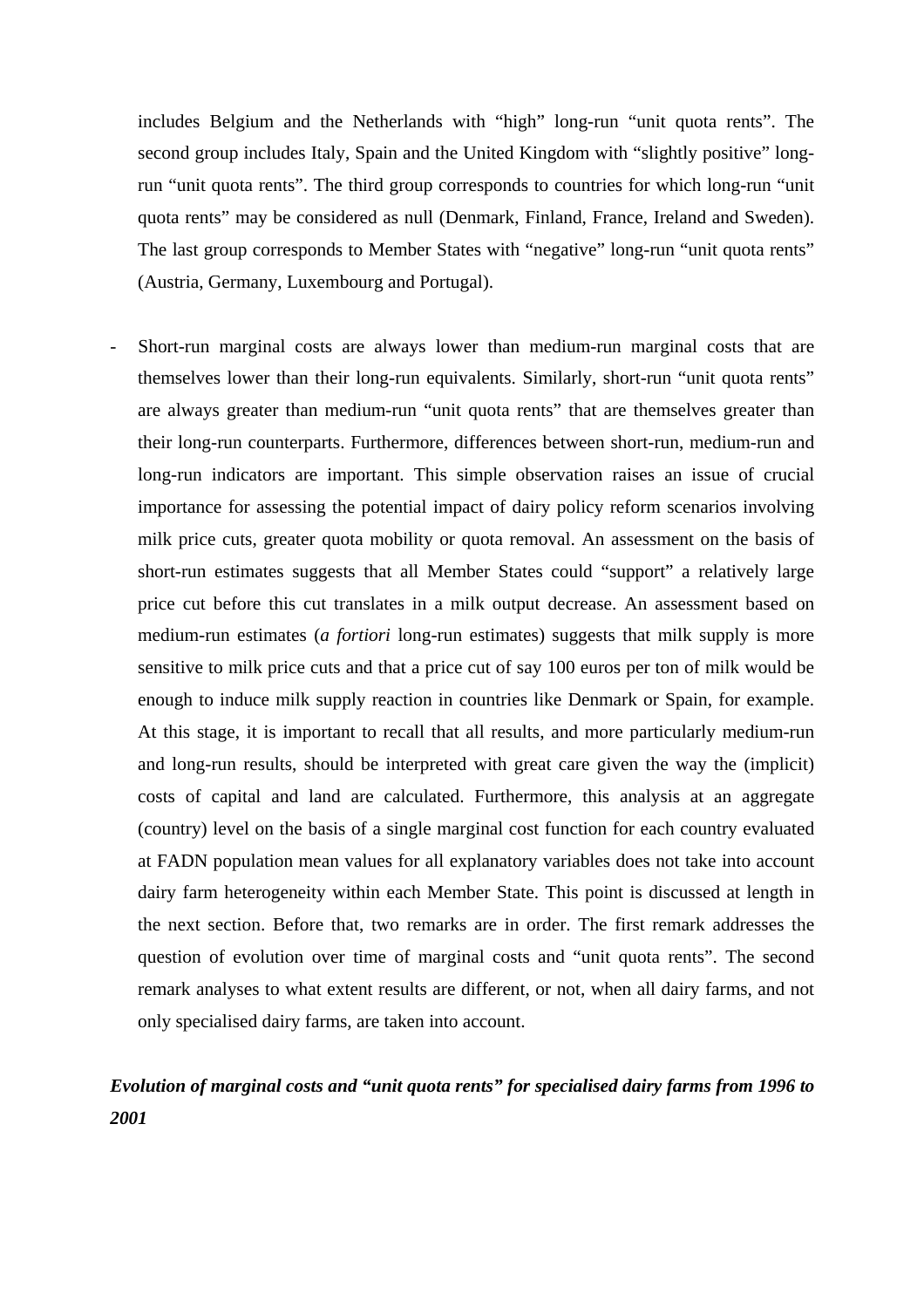Figure 3 displays short-run marginal costs (panel a), medium-run marginal costs (panel b) and long-run marginal costs (panel c) for each of the six years 1996 to 2001. Drawing definite conclusions from these figures is clearly a perilous exercise. One will note however that longrun marginal costs seem exhibit a downward trend from 1996 to 2001. France where quota mobility is highly regulated and restricted (there is market quota in this county) is a noticeable exception. The decrease over years in long-run marginal costs translates in an increase in long-run "unit quota rents" (Figure 4, panel c). In fact, Figure 4 suggests that short-run, medium-run and long-run "unit quota rents" tend to increase over time.

#### (*Insert Figure 3 and Figure 4*)

#### *Specialised versus all dairy farms*

The cost function (3) has also been estimated using the weighted FADN sample of all dairy farms. Table 3 shows that all dairy farms have on average a smaller quota than specialised dairy farms. One exception is the United Kingdom but the difference is not significant. In two countries, the difference is substantial: in Italy, the quota is 78 tons of milk for all dairy farms and 115 tons of milk for specialised dairy farms; in Belgium, the quota is 196 tons of milk for all dairy farms and 243 tons of milk for specialised dairy farms. As expected, differences in milk prices are much lower between specialised and all dairy farms. There is however the "specific" case of Ireland: in this country, the milk price of specialised dairy farmers (310 euros per ton of milk) is significantly higher than the price get in average by all dairy farmers (283 euros per ton of milk). Table 4 compares medium-run marginal costs and medium-run "unit quota rents" for specialised and all dairy farms. Before commenting these figures, a preliminary remark is in order. Using the sample of all dairy farms allows us the solve the puzzle of estimation results obtained for Belgium on the basis of the sample of specialised dairy farms. Estimates obtained with the sample of all Belgian dairy farms are clearly more "reasonable" and "realistic". In a more general way, one will retain that the country hierarchy is globally the same whatever it is established on the basis of either the sample of specialised dairy farms or the sample of all dairy farms. For a majority of countries (Austria, Finland, Germany, Ireland, Italy, Spain, Sweden and the United Kingdom), medium-run marginal costs estimated from the two samples are not significantly different. In Denmark, a lower quota level may explain, at least in part, why the medium-run marginal cost of all dairy farms (242 euros per ton of milk) is lower than the medium-run marginal cost of specialised dairy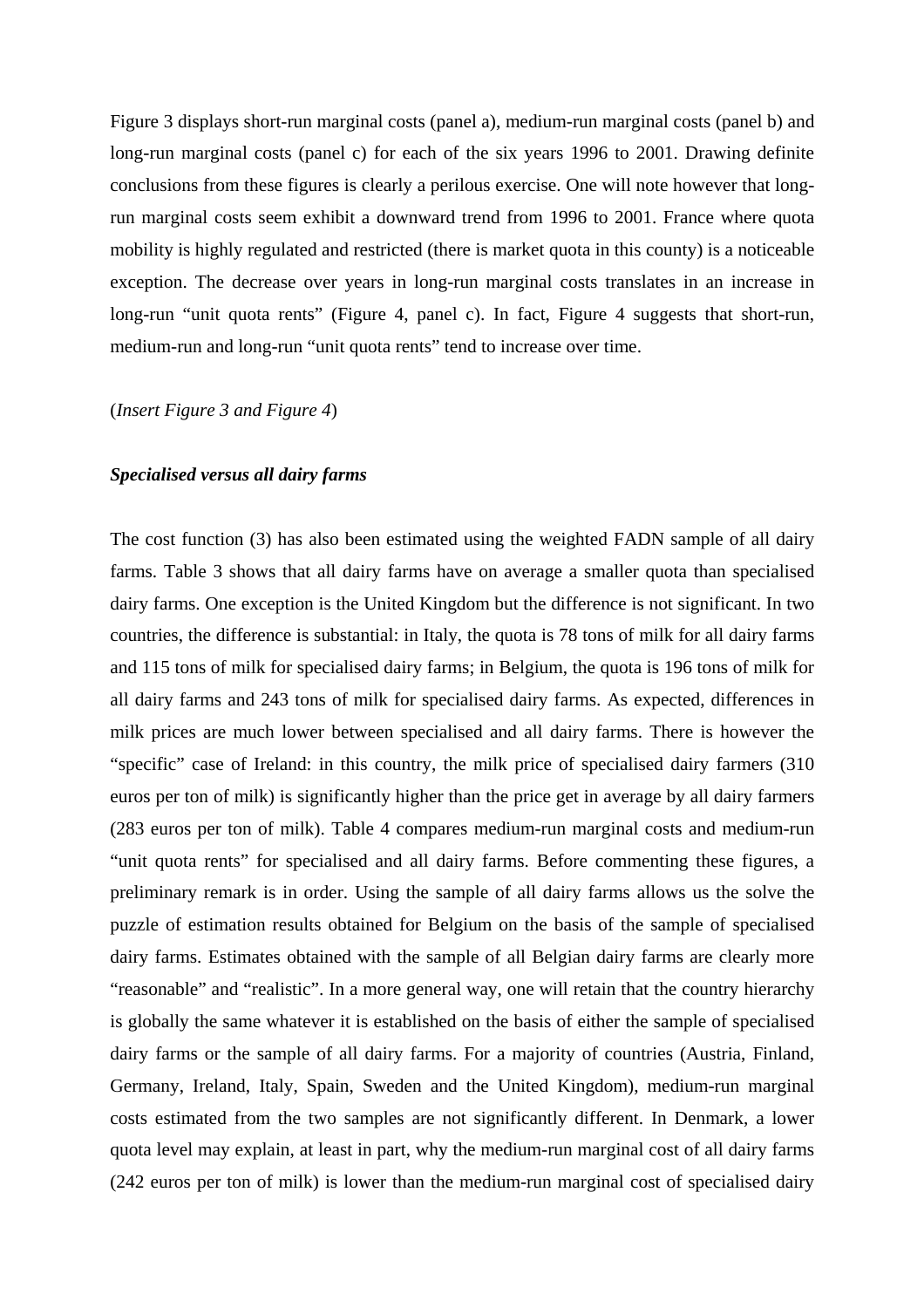farms (263 euros per ton of milk). The same explanation can be applied to the Netherlands, but not to France. For quota levels more or less identical, around 200 tons of milk, mediumrun marginal costs of all French dairy farms (173 euros per ton of milk) are substantially lower than medium-run marginal costs of specialised French dairy farms (209 euros per ton of milk).

(*Insert Table 3 and 4*)

#### **6. Concluding comments: The "puzzle" of quota rents**

In each country, "unit quota rents" presented in the previous section have been calculated by taking the difference between the average milk price observed in that country and the "average" milk production marginal cost in that country. The "average" milk production marginal cost has been evaluated from estimated cost functions. More precisely, the "average" milk production marginal cost is equal to the estimated marginal cost function evaluated at weighted sample mean values for all explanatory variables, including milk output. In other words, "unit quota rents" presented in the previous section are "unit quota rents" at average quota level, all other explanatory variables being evaluated at weighted sample mean values:

(11) 
$$
\overline{r} = r(\overline{p}_1, \overline{y}_1, \overline{y}_j, \overline{z}_l, \overline{w}_n) = \overline{p}_1 - Cm(\overline{y}_1, \overline{y}_j, \overline{z}_l, \overline{w})
$$

From (11), one defines a unit quota rent function evaluated at weighted sample mean values for all explanatory variables but milk output:

(12) 
$$
r(\overline{p}_1, y_1, \overline{y}_j, \overline{z}_l, \overline{w}_n) = \overline{p}_1 - Cm(y_1, \overline{y}_j, \overline{z}_l, \overline{w})
$$

This way of defining aggregate (country) quota rents and marginal cost functions from functions estimated using farm-level data is common practice (Moschini, 1988a, 1988b). It can however be criticised on several grounds, notably because it does not take into account dairy farm heterogeneity in terms of milk prices, other output levels, quasi-fixed input use or variable input prices. It implicitly assumes that all dairy farms are on the increasing part of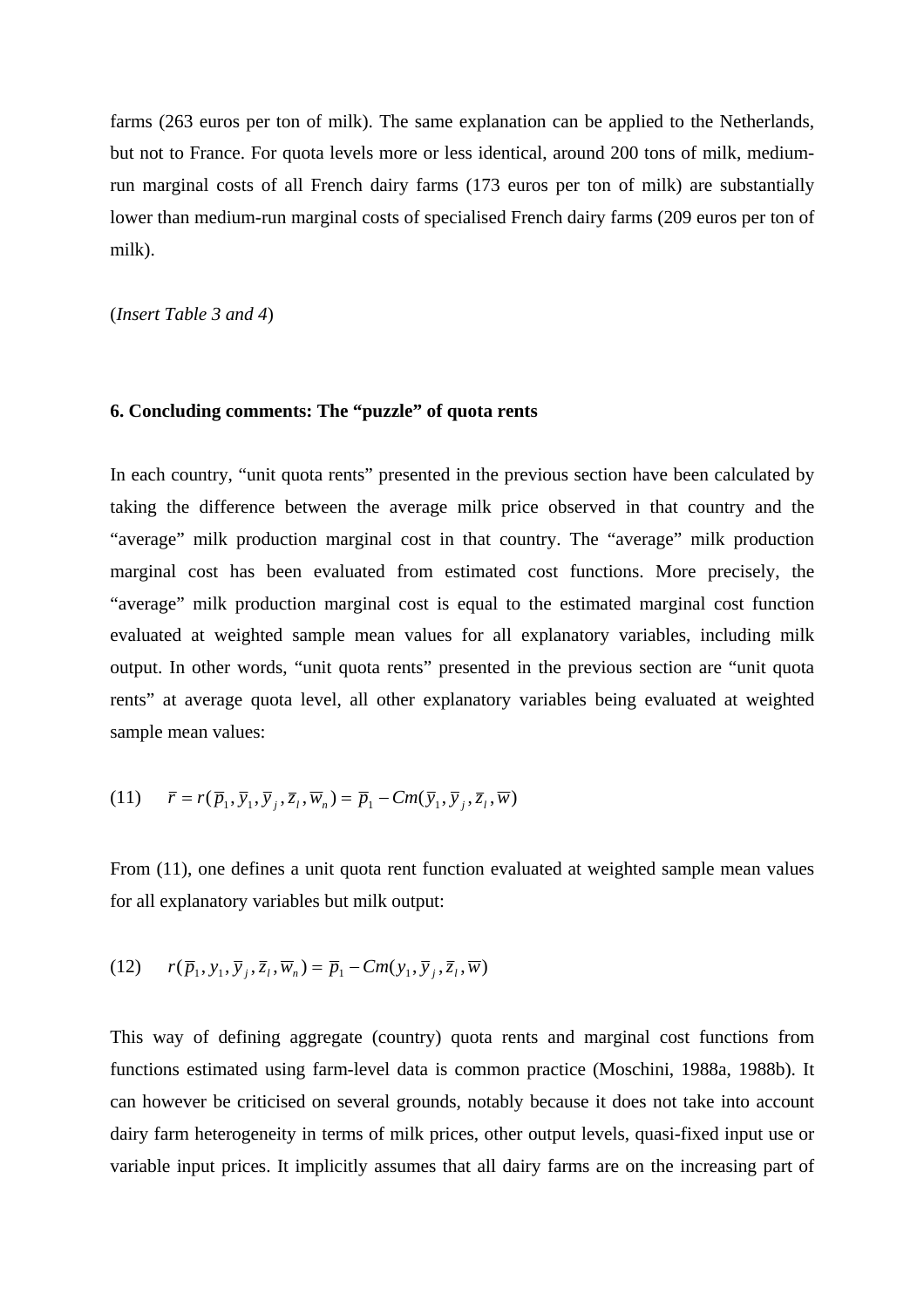their marginal cost curve and that the marginal cost at quota level is greater that the average cost at quota level so that it is possible, first to define "unit quota rents as the difference between milk prices and marginal costs, second to define the industry marginal cost curve as the horizontal summation of individual marginal cost curves. In practice however, it appears that many dairy farms are not on the increasing part of their marginal curve. Furthermore, numerous dairy farms which are on the increasing part of their marginal cost curve are in a regime where the marginal cost at quota level is lower than the average cost at quota level.

This point is illustrated below in the specific case of Germany for the year 2000 on the basis of short-run (SR) estimates. In practice, German dairy farms in 2000 can be classified into four groups:

The first group corresponds to the "standard" case of farms which are on the rising part of their SR marginal cost function with the following ordering: a milk price greater than the SR marginal cost at quota level itself greater than the SR average cost at quota level itself greater than the minimum of the SR average cost function. On a total of 1639 dairy farms, only 40 belong to this first group.

(13a) 
$$
p_1 > Cm(\bar{y}_1) > CM(\bar{y}_1) > Min CM(y_1)
$$

(production at quota level on the rising part of the SR marginal cost function)

The second group corresponds to farms which are also on the rising part of their SR marginal cost function but with the following ordering: a milk price greater than the SR average cost at quota level itself greater than the minimum of the SR average cost function itself greater than the SR marginal cost at quota level. On a total of 1639 dairy farms, 296 belong to this second group.

(13b) 
$$
p_1 > CM(\overline{y}_1) > Min CM(y_1) > Cm(\overline{y}_1)
$$

 (production at the quota level on the rising part of the SR marginal cost function)

The third group corresponds to farms which are on the decreasing part of their SR marginal cost function with the following ordering: a milk price greater than the SR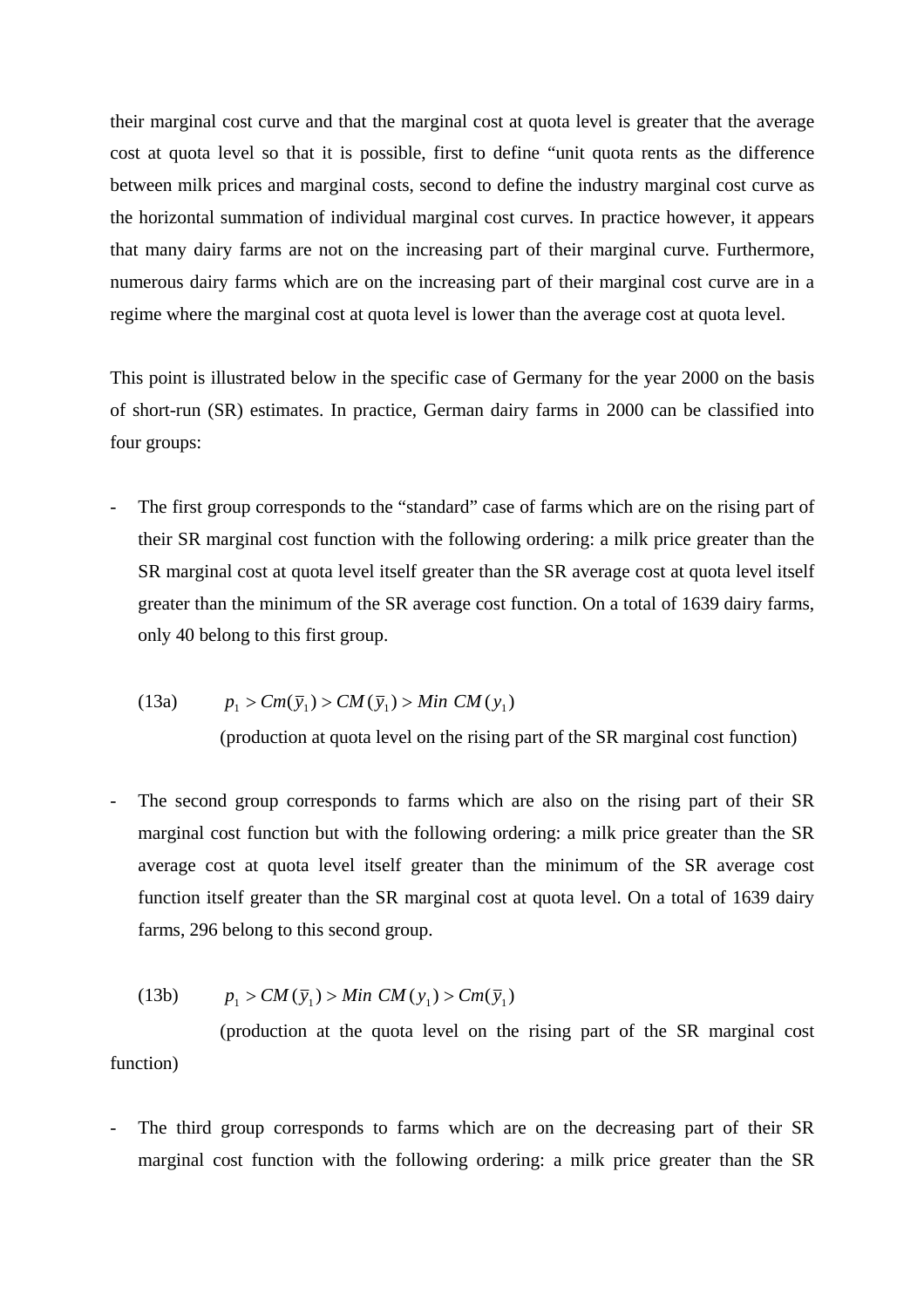average cost at quota level itself greater than the minimum of the SR average cost itself greater than the SR marginal cost at quota level. On a total of 1639 dairy farms, 907 belong to this third group.

$$
(13c) \t\t p1 > CM(\bar{y}1) > Min CM(y1) > Cm(\bar{y}1)
$$

 (production at quota level on the decreasing part of the SR marginal cost function)

The fourth group corresponds to farms which are on the decreasing part of their SR marginal cost function with the following ordering: a milk price greater than the SR average cost at quota level itself greater than the SR marginal cost at quota level itself greater than the minimum of the SR average cost. On a total of 1639 dairy farms, 396 belong to this fourth group.

$$
(13d) \t\t p1 > CM(\bar{y}1) > Cm(\bar{y}1) > Min CM(y1)
$$

 $\overline{a}$ 

 (production at quota level on the decreasing part of the SR marginal cost function)

From this classification, it is clear that defining a single (aggregate) milk production marginal cost function for Germany where all explanatory variables (except milk output) are evaluated at weighted sample mean values does not take into account heterogeneity of situations. This point is illustrated by a simple descriptive analysis of farm characteristics in each of the four groups distinguished above. Characteristics differ substantially from one group to another. In a general way, it appears that farm size (measured by milk output, the number of dairy cows, the total number of animals, the land area or the forage area) continuously decreases when passing from the first to the fourth group.<sup>3</sup>

At this stage, the essential question is then: How do these four types of farms will react in, for example, a quota removal scenario? For simplicity, let us assume (unrealistically) that the milk price is maintained unchanged thanks to public intervention. Furthermore, let us assume that the milk price is the same for the four types of farms (there are no significant differences

 $3$  In the specific case of Germany, milk yields per dairy cow exhibit a downward trend from the first to the fourth group. This is not general however as milk yields in for example Belgium do not exhibit a similar pattern.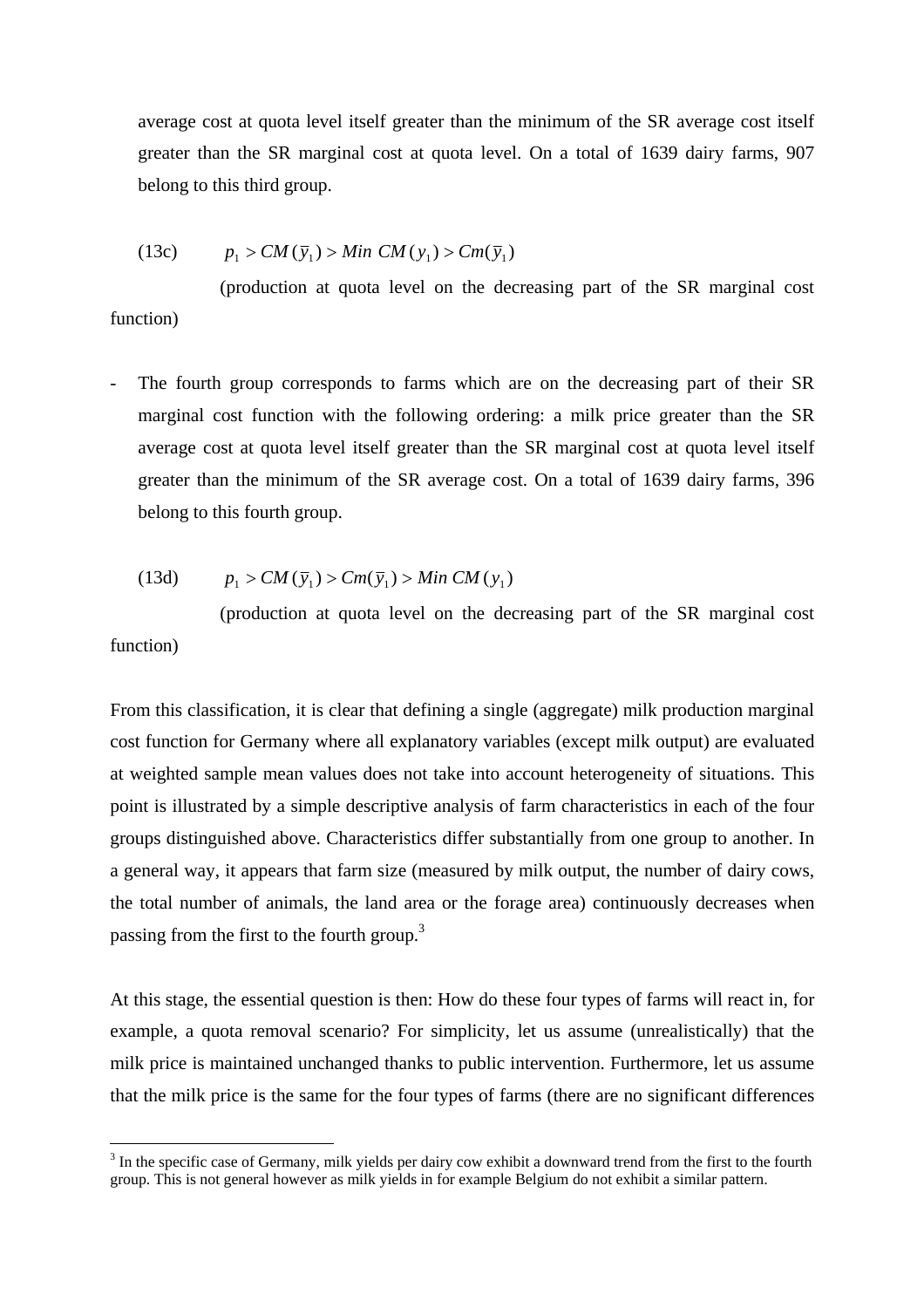in milk prices among the four groups of farms). Since we are in the short term, all primary inputs (labour, capital and land) are assumed fixed at 2000 year levels. It is clear that it is not possible to use estimation results ordered according to the classification defined above in four types of farms to predict milk output supply reactions. For example, it is impossible to imagine that dairy farms belonging to the third group will increase their milk output until around 800 000 tons of milk in a regime where primary factor levels are supposed fixed at base year levels! This very simple analysis clearly shows that it is not possible to use the four type classification defined above and corresponding milk production short-run marginal cost functions to assess what could be the short-term impact on aggregate milk supply of a quota removal scenario. In other words, it is not possible to use without additional assumptions and/or constraints this four type classification and corresponding short-run milk production marginal cost functions to define what could be German milk supply in a quota removal scenario, for an unchanged milk price. The "validity domain" of the four types of short-run marginal cost functions defined above is only local. As a result, these functions can only be used in the neighbouring of their definition domain, that is in the neighbouring of mean values corresponding to the type. Of course, in a quota removal scenario, milk market prices should adjust downward in reaction to a milk supply increase (maintaining milk prices at base period levels in a quota removal scenario is not sustainable). The open question is then to define an analytical framework allowing us to assess how the four types of dairy farms will react in a quota removal scenario where milk prices can adjust (very likely downward).

Overall, this decomposition of German dairy farms into four classes shows that using a single (aggregate) marginal cost function defined on the basis of weighted sample mean values is very likely not consistent simply because of German dairy farm heterogeneity. The same remark applies to other Member States. It also applies to medium-run and long-run estimation results. There is clearly here an avenue for further research.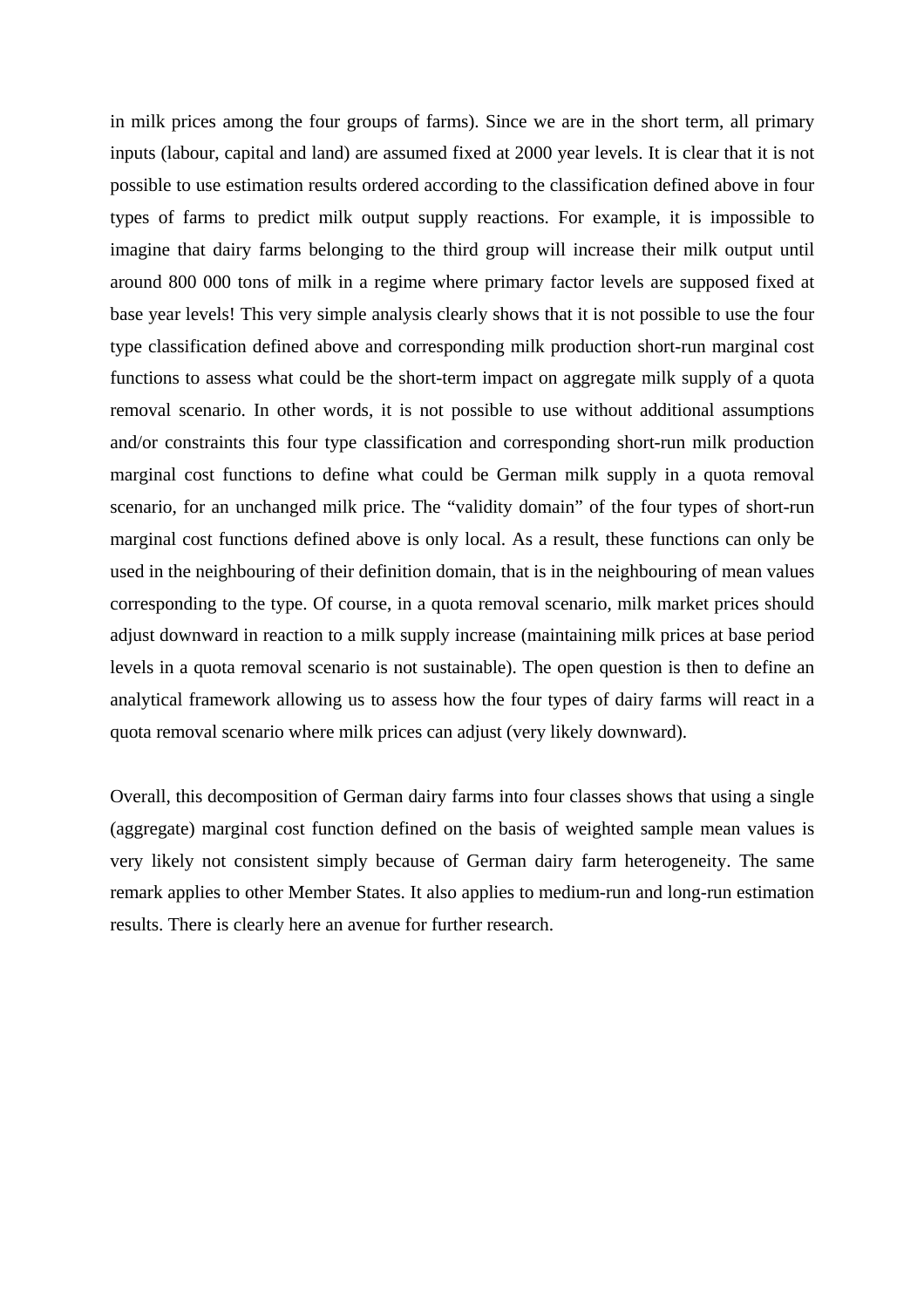## **References**

Moschni G., 1988a, A model of production with supply management for the Canadian agricultural sector. *American Journal of Agricultural Economics*, 70, 318-329.

Moschini G., 1988b, The cost structure of Ontario dairy farms: A microeconomic analysis. *Canadian Journal of Agricultural Economics*, 36, 187-206.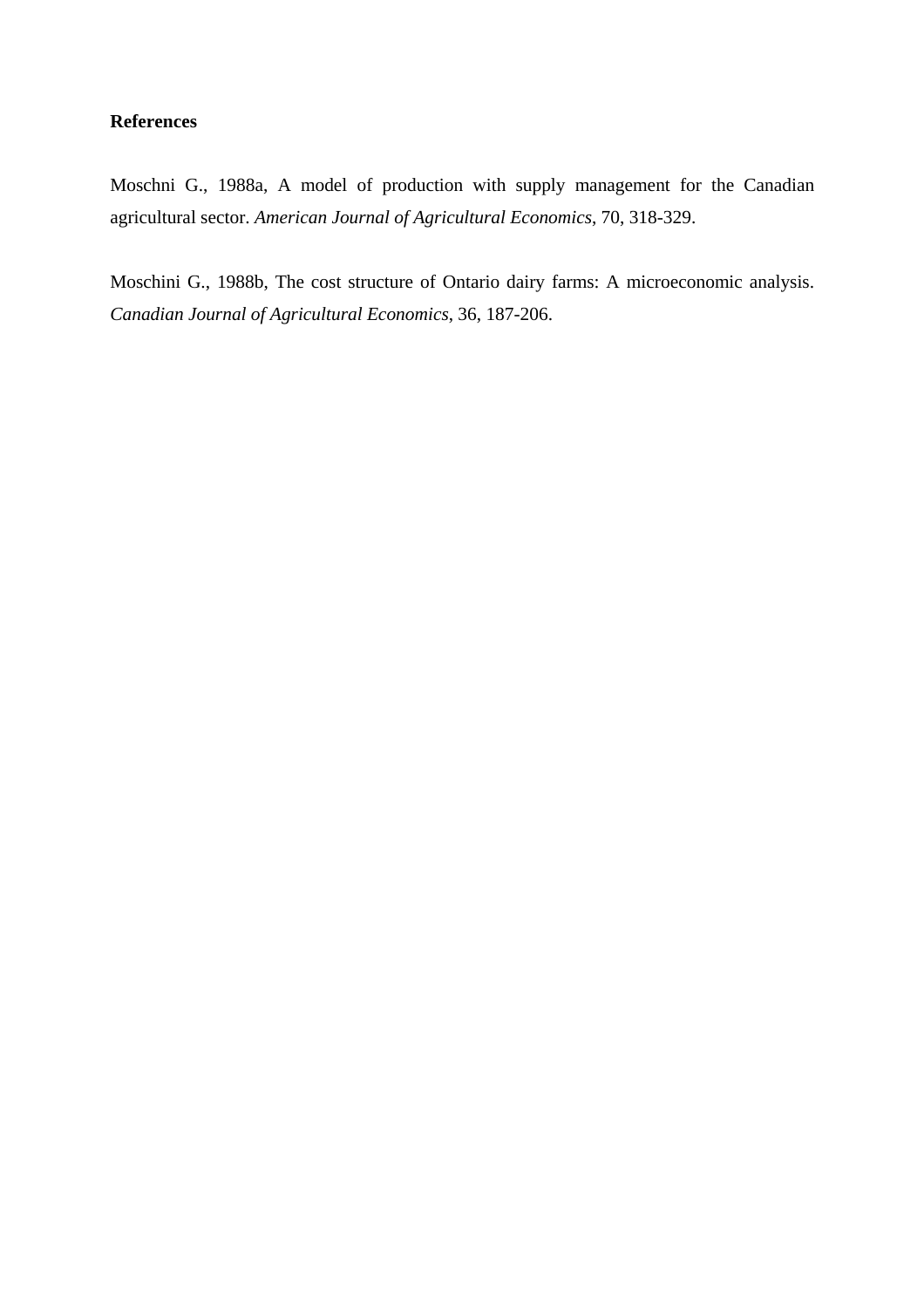**Table 1. Short-run (SR), medium-run (MR) and long-run (LR) marginal costs of milk production (specialised dairy farms, average 1996-2001)** 

| Countries          | milk output<br>(tons) | milk price<br>(euros per tons) | marginal costs<br>(euros per tons) |           |     |
|--------------------|-----------------------|--------------------------------|------------------------------------|-----------|-----|
|                    |                       |                                | <b>SR</b>                          | <b>MR</b> | LR  |
| Austria            | 73                    | 302                            | 62                                 | 183       | 335 |
| Belgium            | 243                   | 296                            | 13                                 | 93        | 206 |
| Denmark            | 397                   | 338                            | 165                                | 263       | 345 |
| Finland            | 117                   | 334                            | 174                                | 244       | 338 |
| France             | 204                   | 313                            | 138                                | 209       | 308 |
| Germany            | 188                   | 310                            | 104                                | 184       | 332 |
| Ireland            | 166                   | 285                            | 82                                 | 118       | 274 |
| Italy              | 115                   | 404                            | 254                                | 344       | 384 |
| Luxembourg         | 228                   | 317                            | 85                                 | 173       | 349 |
| The Netherlands    | 415                   | 322                            | 88                                 | 150       | 219 |
| Portugal           | 88                    | 253                            | 206                                | 273       | 301 |
| Spain              | 98                    | 281                            | 176                                | 216       | 243 |
| Sweden             | 207                   | 344                            | 204                                | 309       | 352 |
| The United Kingdom | 455                   | 292                            | 126                                | 182       | 267 |

Source: own estimates

**Table 2. Short-run (SR), medium-run (MR) and long-run (LR) "unit quota rents" (specialised dairy farms, average 1996-2001)** 

| Countries          | milk price<br>(euros per tons) | "unit quota rents"<br>(euros per tons) |           |                |  |
|--------------------|--------------------------------|----------------------------------------|-----------|----------------|--|
|                    |                                | <b>SR</b>                              | <b>MR</b> | LR             |  |
| Austria            | 302                            | 240                                    | 119       | $-33$          |  |
| Belgium            | 296                            | 283                                    | 203       | 91             |  |
| Denmark            | 338                            | 173                                    | 75        | $-6$           |  |
| Finland            | 334                            | 161                                    | 91        | $-3$           |  |
| France             | 313                            | 175                                    | 104       | $\overline{4}$ |  |
| Germany            | 310                            | 206                                    | 126       | $-22$          |  |
| Ireland            | 285                            | 203                                    | 167       | 11             |  |
| Italy              | 404                            | 150                                    | 60        | 20             |  |
| Luxembourg         | 317                            | 232                                    | 144       | $-32$          |  |
| The Netherlands    | 322                            | 234                                    | 172       | 104            |  |
| Portugal           | 253                            | 46                                     | $-20$     | -48            |  |
| Spain              | 281                            | 105                                    | 66        | 38             |  |
| Sweden             | 344                            | 140                                    | 35        | $-8$           |  |
| The United Kingdom | 292                            | 167                                    | 111       | 25             |  |

Source: own estimates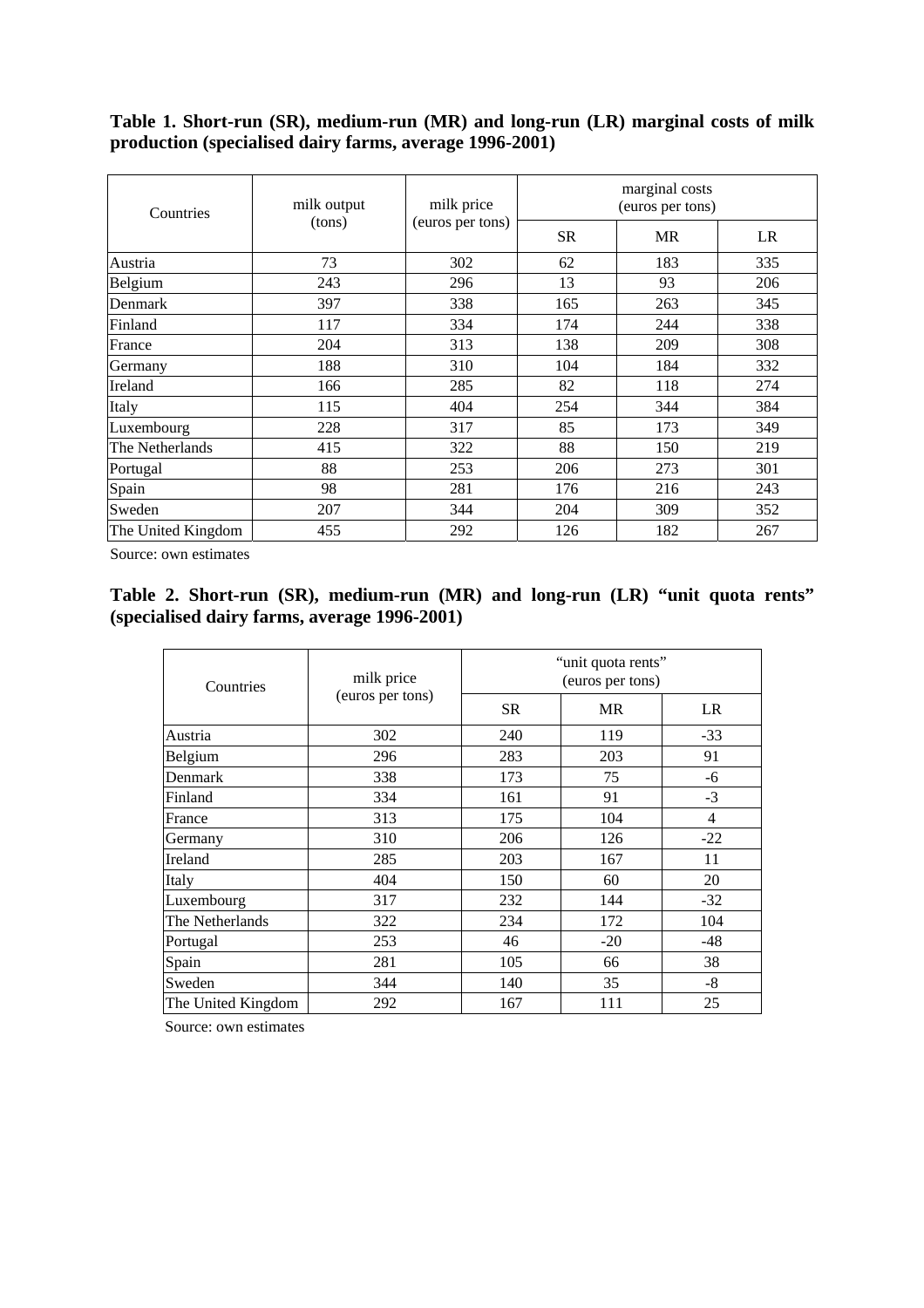# **Figure 1. Milk production marginal costs (euros per tons, specialised dairy farms, average 1996-2001)**

*Panel a. SR marginal costs* 



*Panel b. MR marginal costs* 





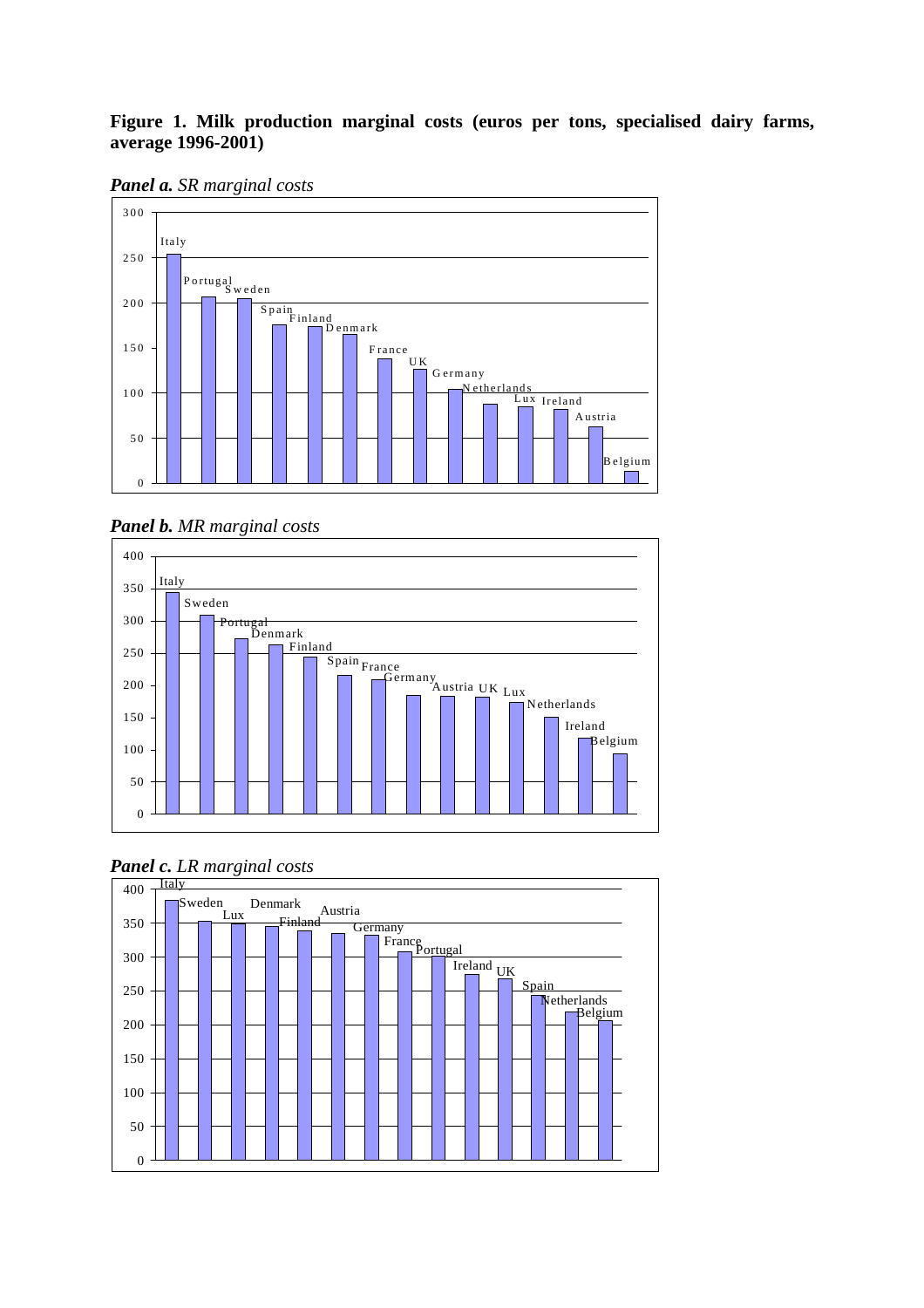# **Figure 2. "Unit milk quota rents" (euros per ton, specialised dairy farms, average 1996- 2001)**





### *Panel b. MR quota rents*





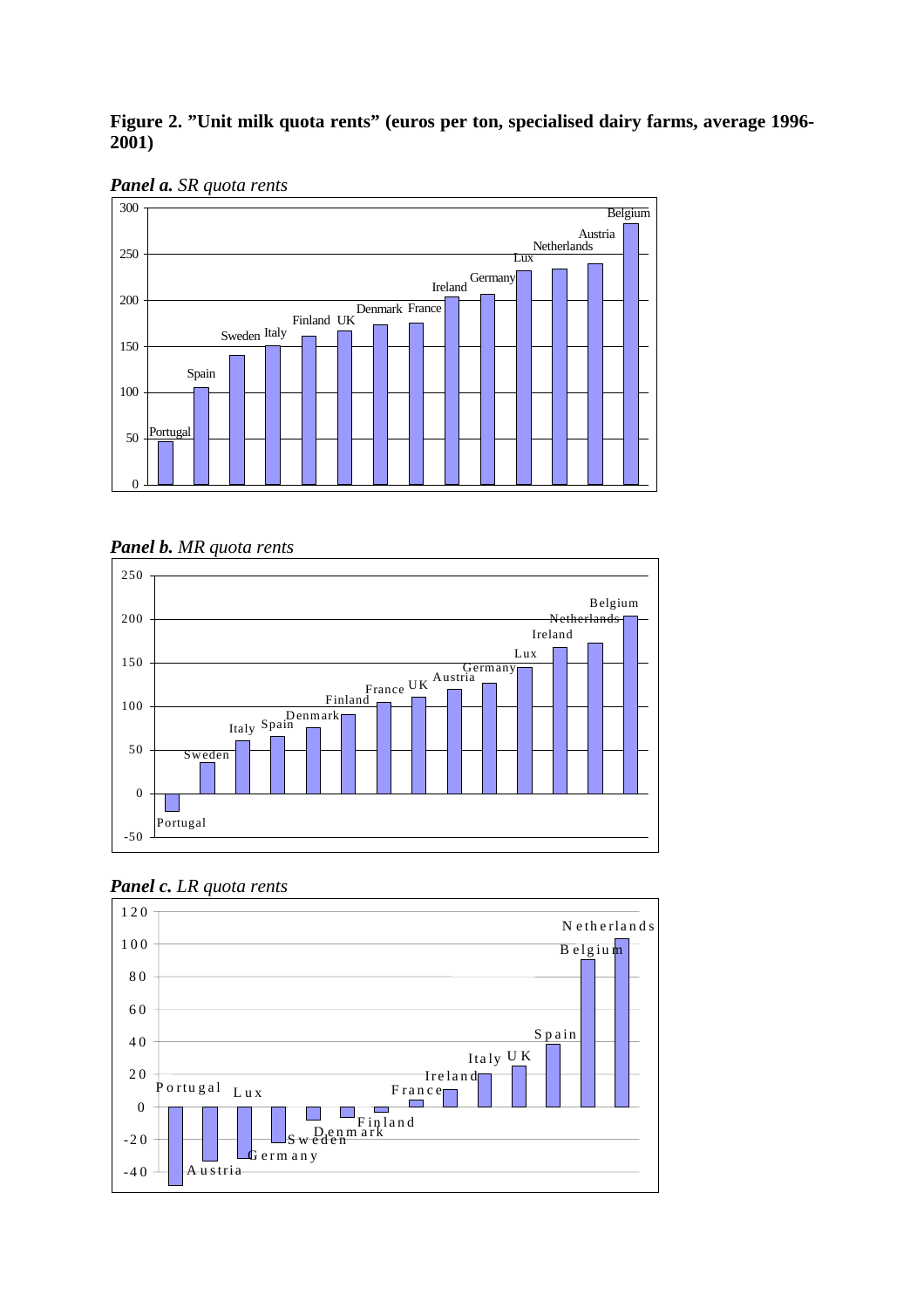# **Figure 3. Evolution of milk production marginal costs from 1996 to 2001 (euros per ton, specialised dairy farms, average 1996-2001)**



*Panel a. SR marginal costs* 







*Panel c. LR marginal costs*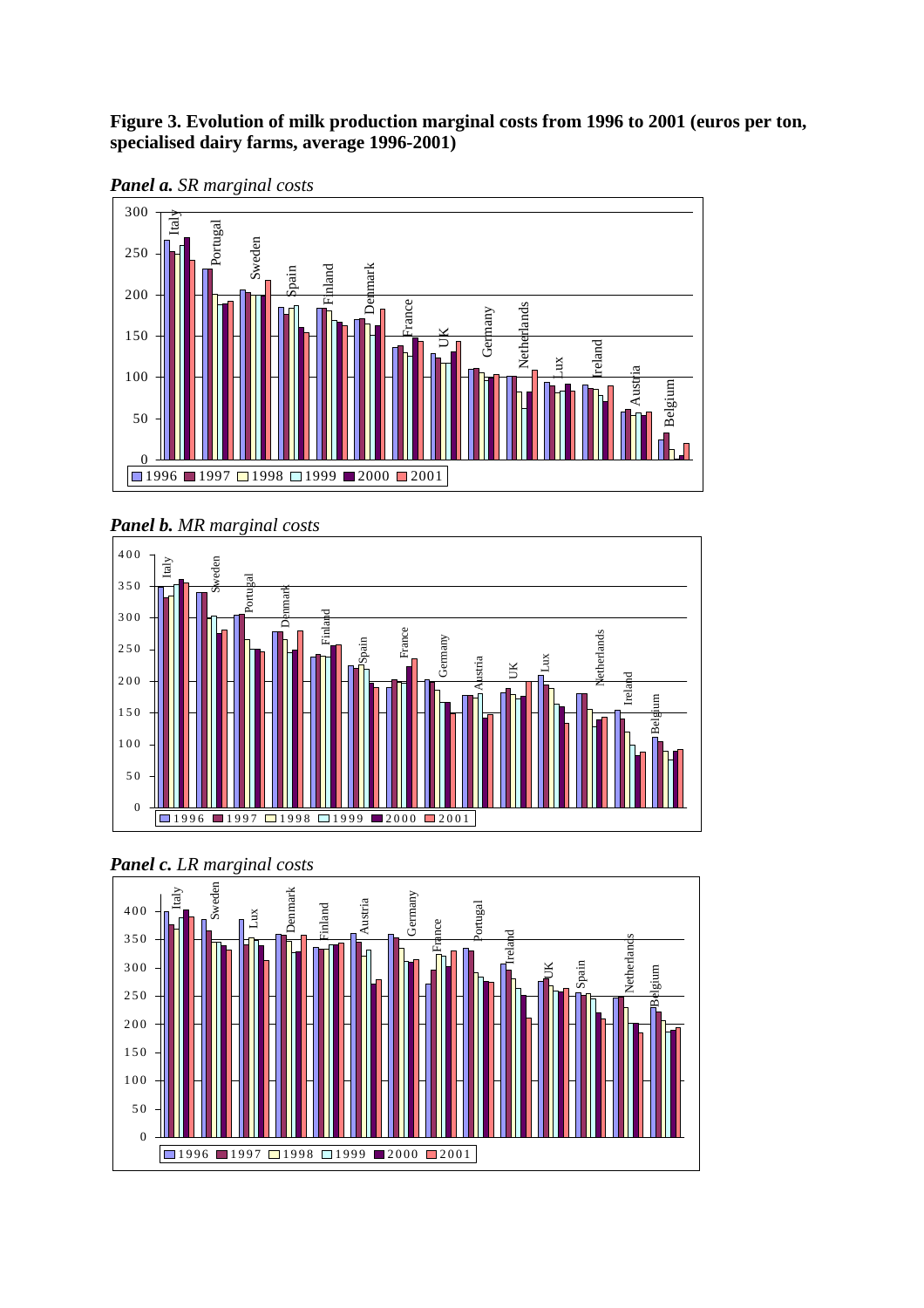**Figure 4. Evolution of "unit milk quota rents" from 1996 to 2001 (euros per ton, specialised dairy farms, average 1996-2001)** 











*Panel c. LR quota rents*